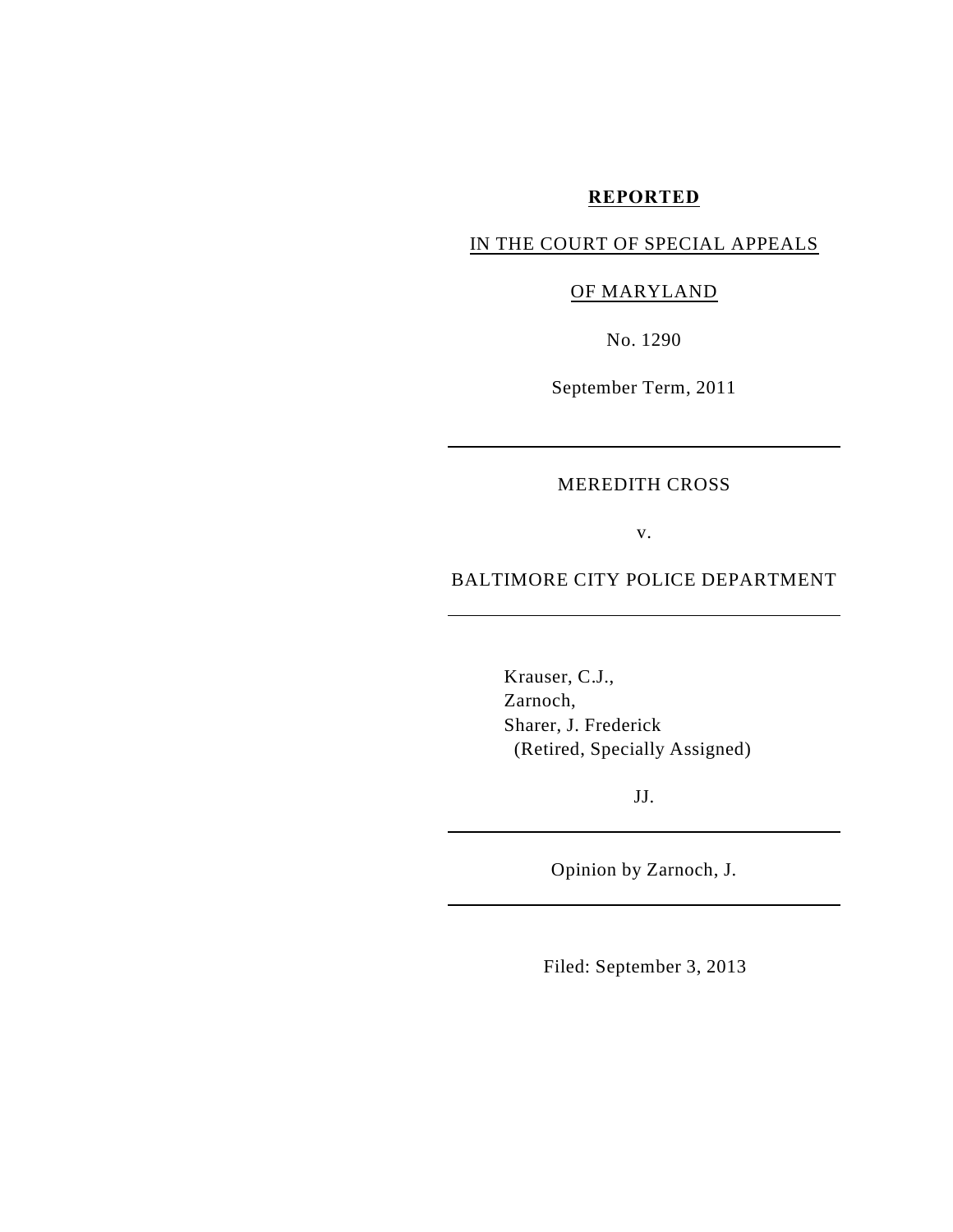In this case of a fired police officer, the appellant does not claim, in the words of Justice Holmes, that she has a "constitutional right to be a policeman." *McAuliffe v. City of New Bedford*, 29 N.E. 517, 517 (Mass.1892).<sup>1</sup> Rather, she argues that her employment was terminated in violation of her constitutional right to marry and to engage in intimate association.

Appellant, Meredith Cross, was employed as a police officer in the Baltimore City Police Department ("the Department") from 2004-2010. On July 7, 2009, she received a "Notification of Complaint to Accused," in which it was alleged that she had "been making personal contacts with person(s) of questionable character." On March 9, 2010, the Department officially charged her with four counts of violating its General Orders. All four charges were directly related to appellant's marriage to Carlito Cabana––a convicted murderer and a member of Dead Man, Inc. ("DMI"), a prison gang.

The first charge included four specifications of conduct unbecoming a member of the Department, as she was alleged to have discredited the Department and herself through her marriage to Cabana. The second charge included three specifications of personal contact with a person of questionable character. The third charge alleged that appellant "failed to properly perform her duties and assume the responsibilities of her position." The fourth charge alleged that appellant failed to timely inform her superior officers about the change in her marital status.

<sup>&</sup>lt;sup>1</sup>The full quote is: "The petitioner may have a constitutional right to talk politics, but he has no constitutional right to be a policeman."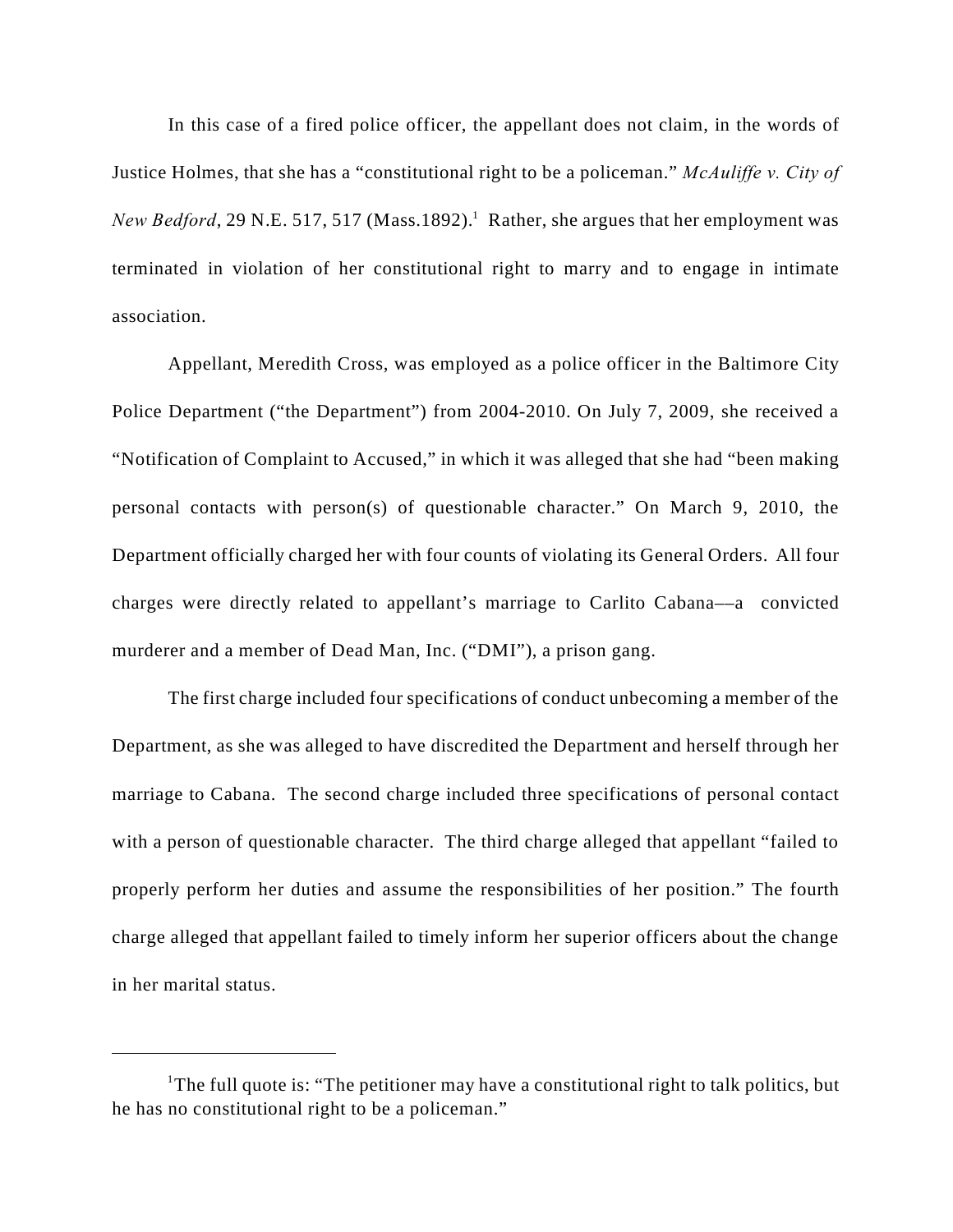On November 30, 2010, appellant, pursuant to the Law Enforcement Officers' Bill of Rights ("the LEOBR"),<sup>2</sup> presented her case before a three-person administrative panel (the "Hearing Board"). Appellant pled guilty to the following charges: Charge 1, Specification 4; Charge 3; and Charge 4. These three charges stemmed from appellant's failure within 24 hours to inform her superior officers about her marriage to Cabana. The Hearing Board found appellant guilty of the remaining charges, and recommended her termination. On December 9, 2010, Police Commissioner Frederick Bealefeld, III, terminated appellant's employment.

Appellant appealed this decision to the Circuit Court for Baltimore City, which upheld her termination. She now appeals the circuit court's decision *pro se*.<sup>3</sup>

# **FACTUAL BACKGROUND<sup>4</sup>**

### **A. DMI**

In the late 1990s, DMI was formed by three inmates who carried out "hits"<sup>5</sup> for a different prison gang, the Black Guerrilla Family. Over time, DMI has grown in size and

 $2$  The LEOBR is currently codified at Md. Code (2003, 2011 Repl. Vol.), Public Safety Article ("PS"), § 3-101, *et seq.* 

<sup>&</sup>lt;sup>3</sup>Although this appeal is taken *pro se*, Cross acknowledges the assistance of a University of Pittsburgh School of Law professor and students in researching and writing her brief.

<sup>&</sup>lt;sup>4</sup> The facts presented were adduced at the administrative hearing held on November 30, 2010.

<sup>&</sup>lt;sup>5</sup>A "hit" is a "murder committed for money or on orders from a gang leader." *Black's Law Dictionary* 748 (8th ed. 2004).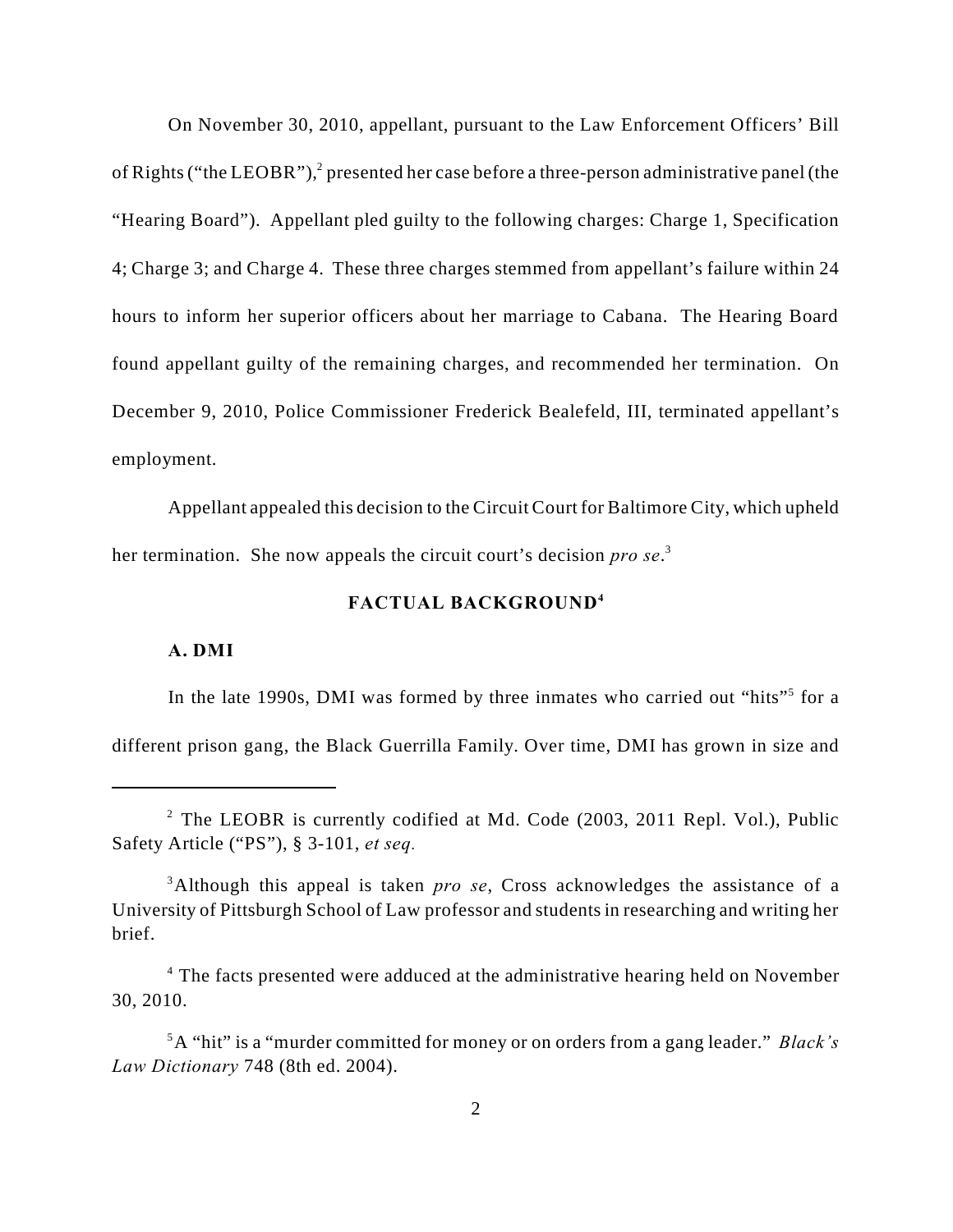scope, and now actively participates in criminal enterprises both in and out of jail. Although each individual unit or "set" varies depending on the location, DMI is organized along the following lines: supreme commander, commander, lieutenant commander, a sergeant at arms, and, in some units, an accountant. Once an inmate joins DMI, he is a member for life and it is impossible for a member to quit the gang.

Detective Joseph Decandeloro, Baltimore City Police, testified that officer safety is an important concern when dealing with DMI members because they pretend to cooperate "[i]n order to gain intelligence." Detective Decandeloro also noted that DMI members are "allowed to have – basically get into our trust, along with any other gang. It's a common practice that they're allowed to deceive us. They're allowed to talk to us. It's the same practice with any gang."

## **B. Appellant's Relationship with Cabana**

In 2002, appellant lived in New York City and worked as a Financial Advisor for American Express. While in New York City, a friend convinced her to start writing letters to Cabana, who, at the time, was incarcerated in Maryland for second-degree murder.<sup>6</sup> Appellant stated that Cabana "seemed like an intelligent person, and knowledgeable, so he became [her] friend." Soon thereafter, a "serious relationship" developed between appellant and Cabana, and she moved to Baltimore to be closer to him.

 $6$ On November 3, 2009, Cabana was transferred to a correctional facility in Washington State.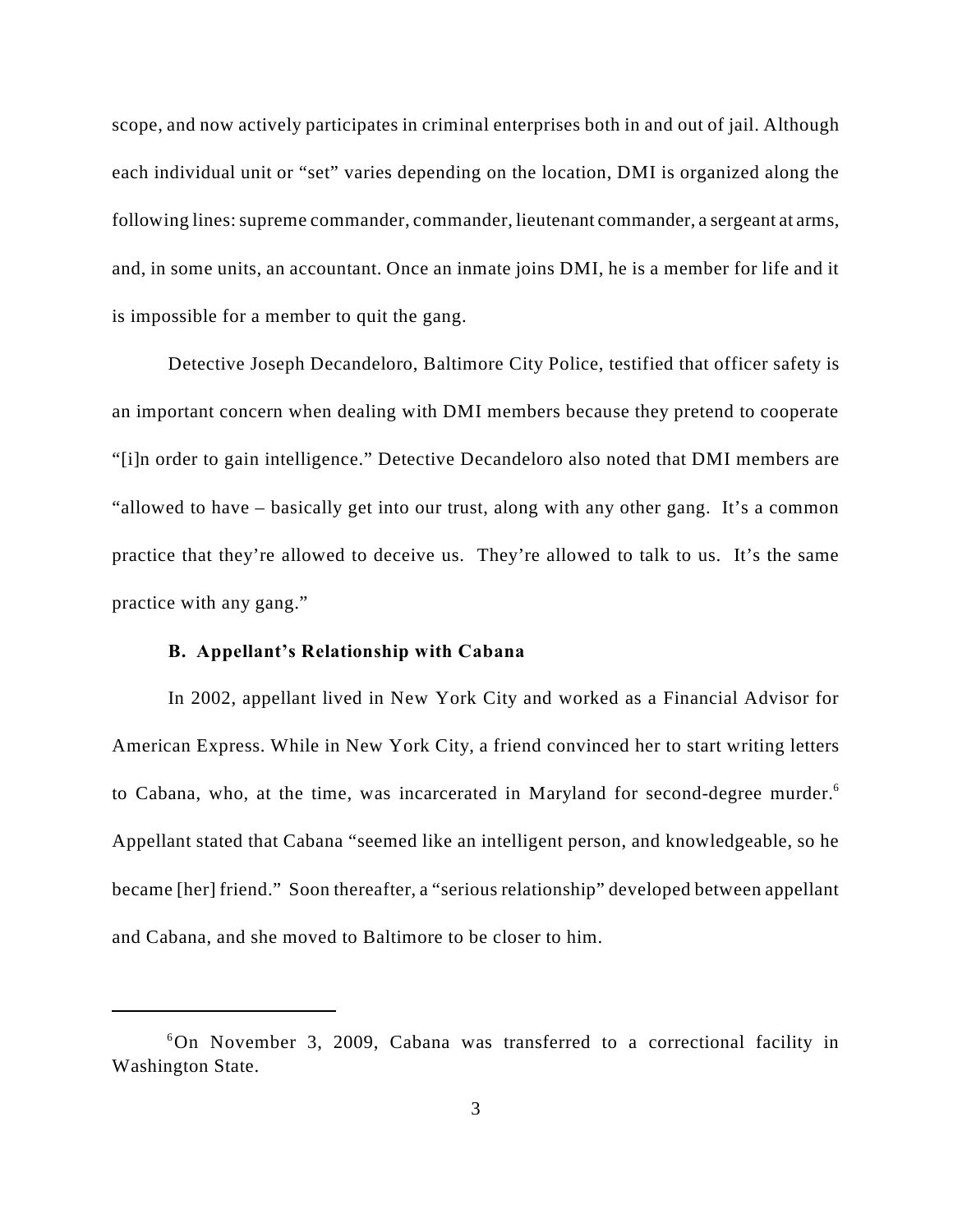In February 2004, appellant applied to be a police officer with the Department. Although she moved to Baltimore specifically to be closer with Cabana, her application did not indicate that she had a boyfriend. While being interviewed for the position, appellant was asked if anyone she knew was in prison. Appellant responded by providing the name of her brother, her friend's husband, and Cabana––who, according to appellant, was her "friend."

Although appellant described her relationship with Cabana in platonic terms during her interview, at some point in 2004 they were married in a "spiritual ceremony" in the Patuxent Institution. According to appellant, it was not a legal wedding; rather, they simply exchanged vows in "a little ceremony [as] part of some Muslim thing [Cabana] was involved in." From that point on, appellant considered herself married to Cabana.

While visiting Cabana in prison, appellant would identify herself as Cabana's wife. From March 16, 2008 to June 15, 2009, appellant visited Cabana 26 times. Cabana called appellant "108 times during the 90-day period between February 28, 2009, and May 29, 2009." The Department produced evidence that appellant would speak to Cabana on the phone while on duty. In fact, she spoke to Cabana on one or two occasions while answering service calls. The Department conceded that appellant was never heard on the phone giving Cabana any information relating to official police business.

On April 26, 2009, appellant and Cabana were officially married. On July 10, 2009, three days after she was served her Notification of Charges, appellant officially notified her superior officers about the change in her marital status from single to married.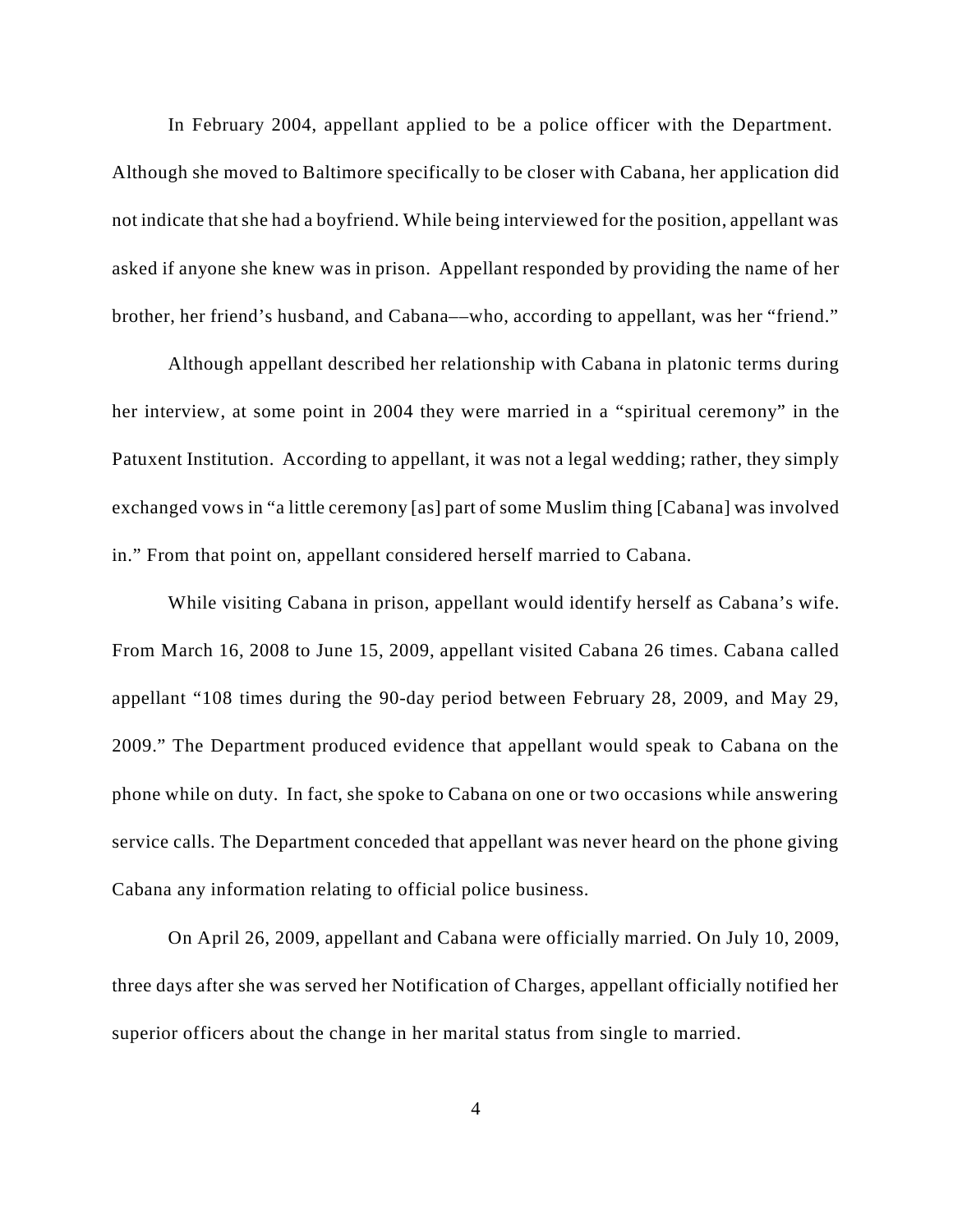Under the Department's General Order C-2, Rule 6, Section 4, "[m]embers of the Department are required to report through official channels any change in their address, telephone number or marital status within 24 hours." At the administrative hearing, appellant testified that she did not know about this requirement. She testified that she incorrectly believed that she only had to inform her superior officers about any change to her address and phone number.

## **C. The Investigation into the Relationship and Cabana's Background**

In May 2009, appellant, while visiting Cabana at North Branch Correctional Institution (hereinafter "NBCI") in Cumberland, used the identification of another person to gain entrance. When questioned about this identification by an NBCI staff member, appellant informed prison officials that she was a police officer in Baltimore City, and stated that she must have accidentally used the identification of a person whom she previously arrested. Appellant's misuse of another person's identification was reported to Lieutenant Damon Thomas, Intelligence Officer at NBCI, who called the Department's Internal Affairs unit (hereinafter "IID") "to let them know that . . . a Baltimore City police officer in fact is coming up to visit a inmate at [the] facility and he's a gang member." Appellant did not inform her superior officers about her use of another person's identification.

From May to November 2009, Detective Choi Cheung, Baltimore City IID, began working with Lieutenant Thomas to investigate appellant's relationship with Cabana as well as Cabana's ties to DMI. During the course of the investigation, the extent of Cabana's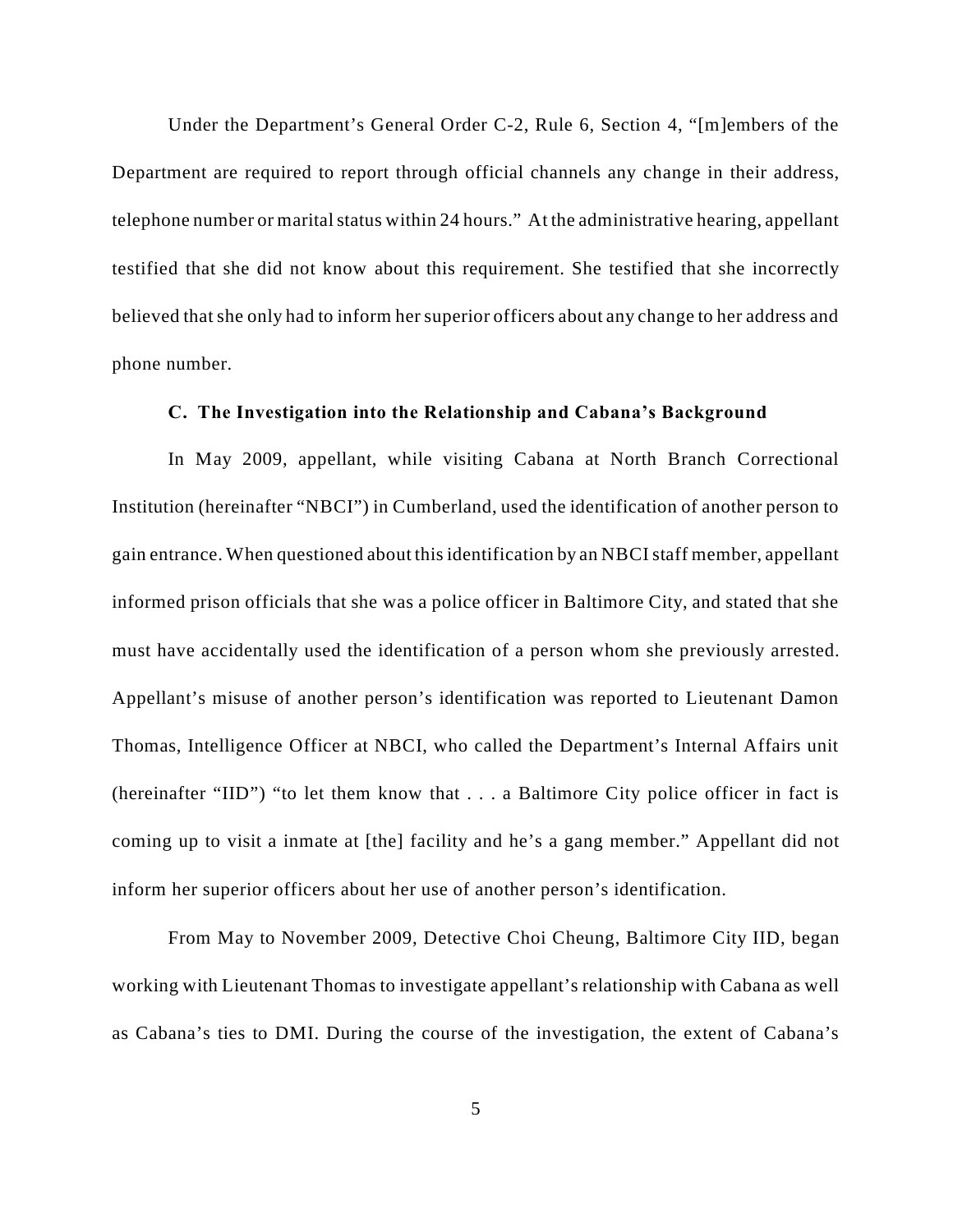involvement with prison gangs was uncovered. For instance, in 2002, while incarcerated in the Western Correctional Institution (hereinafter "WCI") in Cumberland, Cabana was "validated"<sup>7</sup> by prison officials as a member of a prison gang.<sup>8</sup>

At WCI, Cabana was the supreme commander of DMI, which, according to Lieutenant Thomas, meant that he was "the one who runs the daily organization of the gang, of the inmates that are housed inside the facility." At the hearing, the Department produced a letter addressed to Cabana, which referred to him as an "SC." Lieutenant Thomas explained that SC was shorthand for supreme commander. Additionally, the Department also presented evidence that Cabana was friends with one of the three original founders of DMI.

Cabana and the "top 25 gang members" at WCI were subsequently transferred to NBCI. He was placed on administrative segregation shortly after his arrival at NBCI because prison officials considered him a threat to the security of the prison. Other DMI members and units were apparently unhappy with Cabana's management of DMI, causing Cabana to be the target of a state-wide prisoner "hit list." NBCI officials validated Cabana as a member of DMI in 2006.

While he was still incarcerated in Maryland, Cabana received money orders from

<sup>&</sup>lt;sup>7</sup> According to evidence in the record, in order for an inmate to be a validated member of a prison gang, he or she would need to accumulate 10 points on a scale measuring gangrelated activities, associations, and identifying traits, such as tattoos. In 2002, Cabana had a total of 22 points.

Cabana, prior to joining DMI, was a member of a gang called "Natural Born Killers." <sup>8</sup> At some point thereafter, he joined DMI.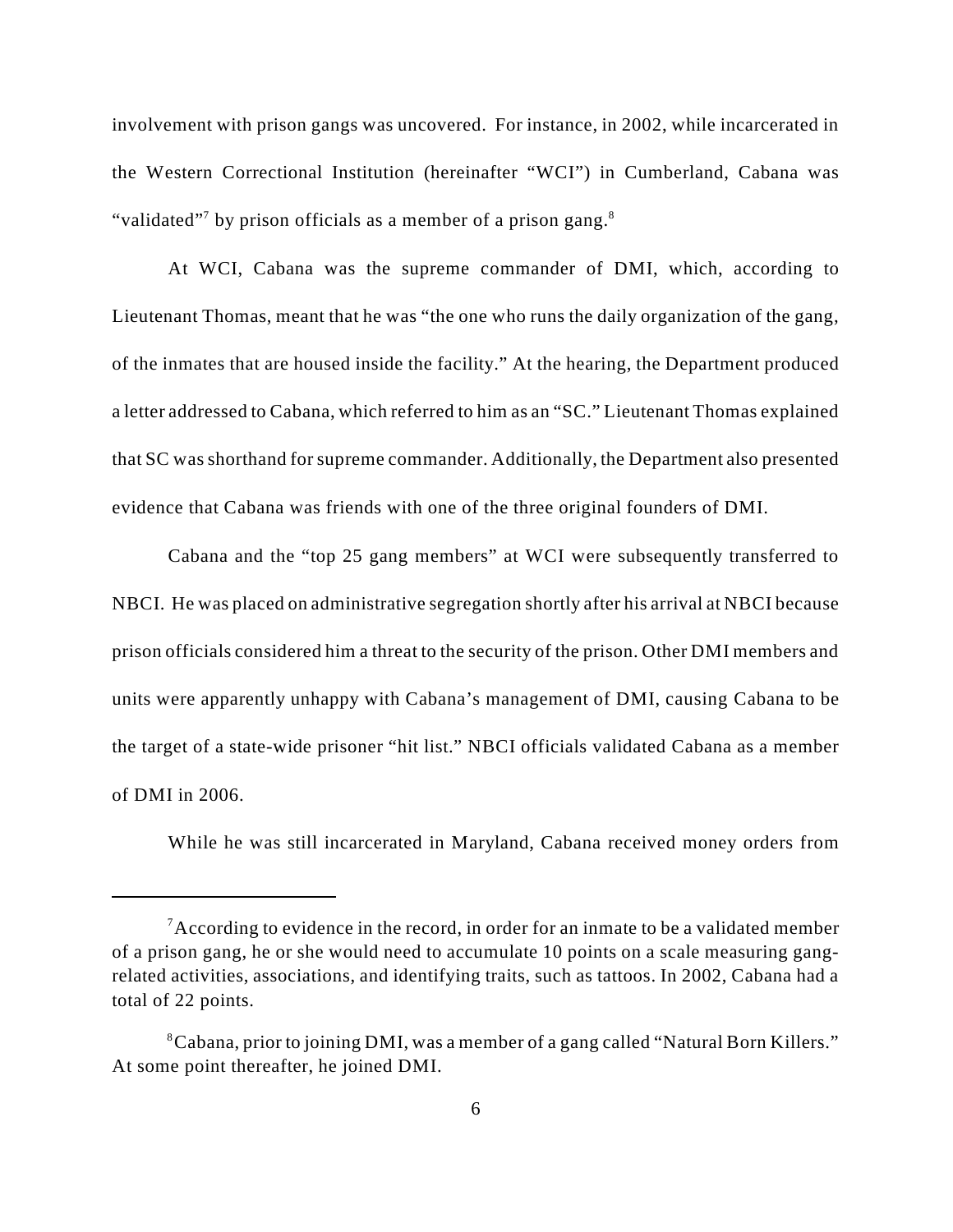appellant. Correctional officers knew that appellant was sending Cabana money because they authorized a "mail cover," which enabled law enforcement officers to "pull [Cabana's] mail and look at his mail before the inmate gets it." When Lieutenant Thomas was asked if "the reason for the mail cover was because [Cabana] was a [high-ranking] gang member," he answered: "Yes. Yeah. When you have [high-ranking] people like that we like to look at their mail and see what's going on with them because you get all that information from that."

After the IID investigation into appellant's relationship with Cabana was initiated, correctional officers at NBCI discovered pictures of appellant in Cabana's cell. Specifically, officers found "photographs of [appellant], both in the Baltimore Police uniform and in civilian attire, and a picture of the pyramid [symbolic] of [DMI]." Authorities discovered that "Cabana was also in possession of a letter written by another inmate and DMI gang member named 'Tombstone.'" The Department also presented evidence that at least one high-ranking DMI member knew that Cabana was romantically involved with appellant.

At the administrative hearing, appellant disputed the evidence linking Cabana to a prison gang. She testified that Cabana "was never associating with a gang while he was with me. From the time I knew him, he was never associated with a gang." Appellant also stated that there was "no proof" that Cabana was in a prison gang, "just speculation[.]" However, on September 21, 2009, appellant, during an interview with Detective Cheung regarding her relationship with Cabana, conceded that Cabana "probably was" a member of a gang.

At the administrative hearing, appellant also contended that her marriage to Cabana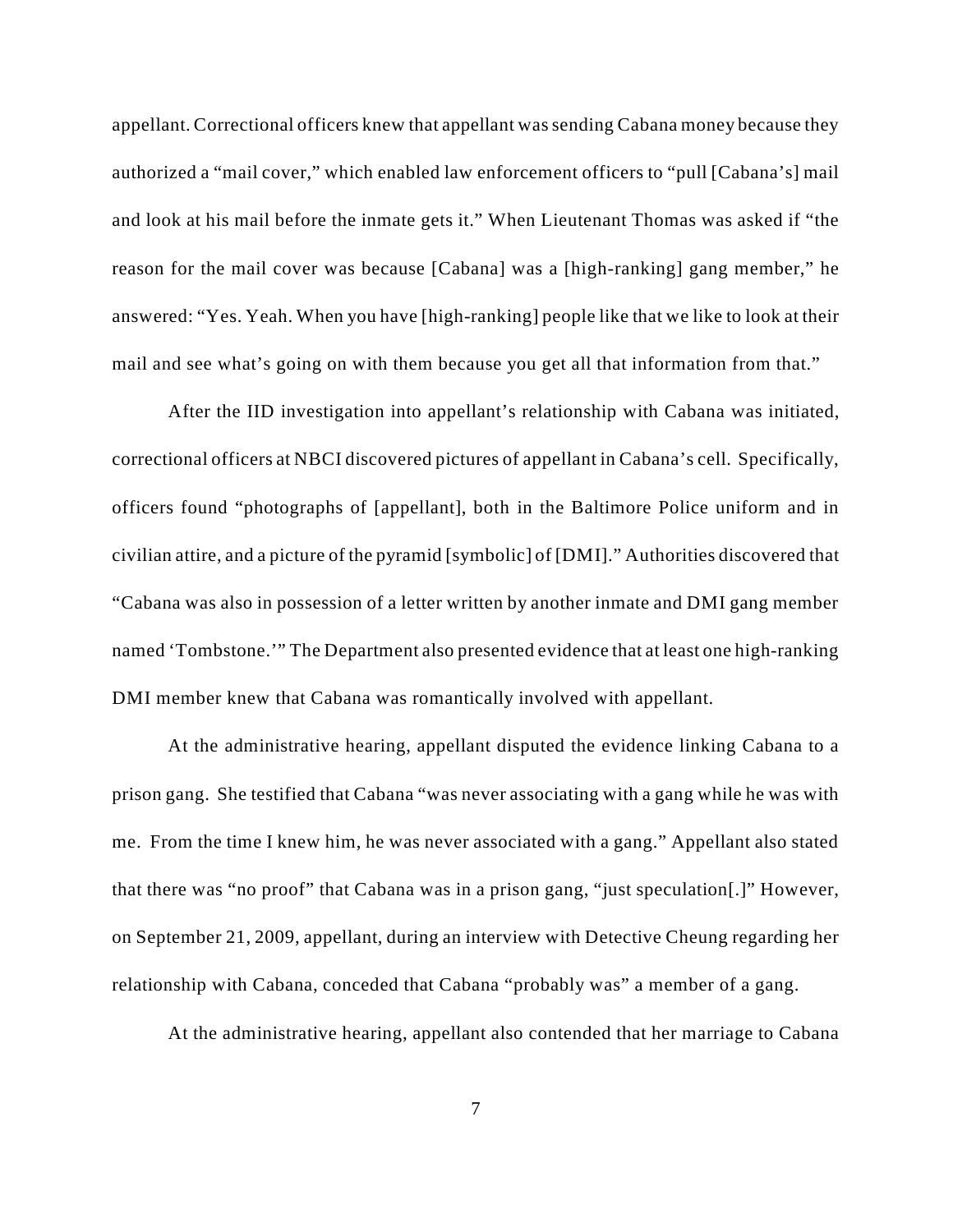in no way affected her ability to be an effective law enforcement officer. Three of appellant's co-workers, including her immediate supervisor, testified that appellant was a good cop and that they had no concerns about her relationship with Cabana. Appellant also testified: "I'm a good officer and my work speaks for itself."

During her interview with Detective Cheung, appellant was ordered not to share any information regarding this investigation with anyone. Despite this order, appellant informed Cabana about the investigation. Appellant denied that her sharing of confidential information constituted a conflict of interest or that it violated her agreement to maintain confidentiality.

In his opening and closing arguments, appellant's attorney argued that the officer's termination would violate the First Amendment right to intimate association, a contention the Department challenged.<sup>9</sup>

<sup>9</sup>For example, in opening argument, appellant's counsel stated:

The question is can you find someone guilty of association when there's nothing else there because there is nothing else here. When she has a legally protected federal constitutional right to marry who she wants, that's really what's at issue here and that's the issue you're going to have to decide. Does the Department have the right to tell anybody, me, you – you can tell me anything I want but any member of this Department you've waived your First Amendment rights. They're gone. You don't have it. I don't believe they can. Not without some additional evidence of any wrongdoing and there will be none documented in this trial whatsoever.

The Department wants you to believe that she's guilty based purely on her marriage and her contacts and I don't believe that's enough to get you to a violation of the Agency's

(continued...)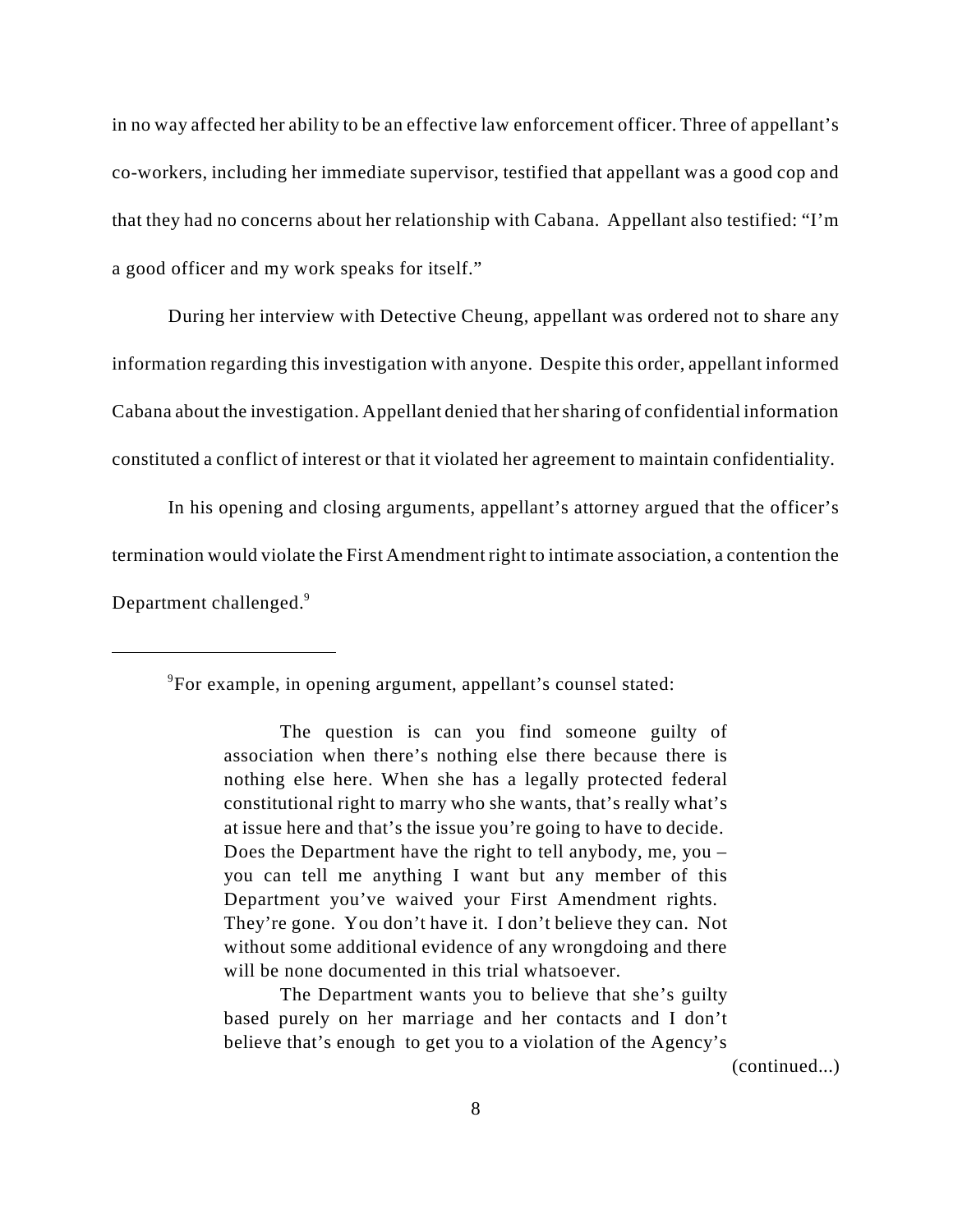### **D. The Hearing Board's Findings of Fact and Recommendations**

The Hearing Board found appellant guilty and found:

[F]rom the year 2002 through the present, Officer Meredith Cross had personal contact with Carlito Cabana, a convicted felon, and an incarcerated high ranking gang member of Dead Man, Inc. currently serving a 30 year sentence at a correctional institute for murder in the  $2<sup>nd</sup>$  degree .... Officer Cross had visited Mr. Cabana 26 times between the periods of March 1, 2008 to June 15, 2009. Officer Cross is named as Cabana's "wife" on the visitor's list and on the visitor's list history. The Inmate Calling List revealed that Mr. Cabana called Officer Cross 108 times during the 90 day period between February 28, 2009 and May 29, 2009.

The Hearing Board also found that "[t]he DMI is a very violent gang and involved in numerous stabbing[s] . . . . The top positions in the gang are Supreme Commander, Commander, Lieutenant Commander, and Sergeant in Arms (usually the accountant)." Additionally, the Hearing Board found: "The DMI's constitution stated that members are not to snitch to law enforcement, but can speak to them to gain intelligence."

Moreover, the Hearing Board found that at least one DMI leader knew about Cabana's marriage to appellant, and that Cabana knew the officer with whom appellant was working, noting that her partner was a "nice guy." The Board also concluded that appellant married Cabana on April 26, 2009, but did not inform the Department until July 10, 2009.

 $\degree$ (...continued) policy . . . .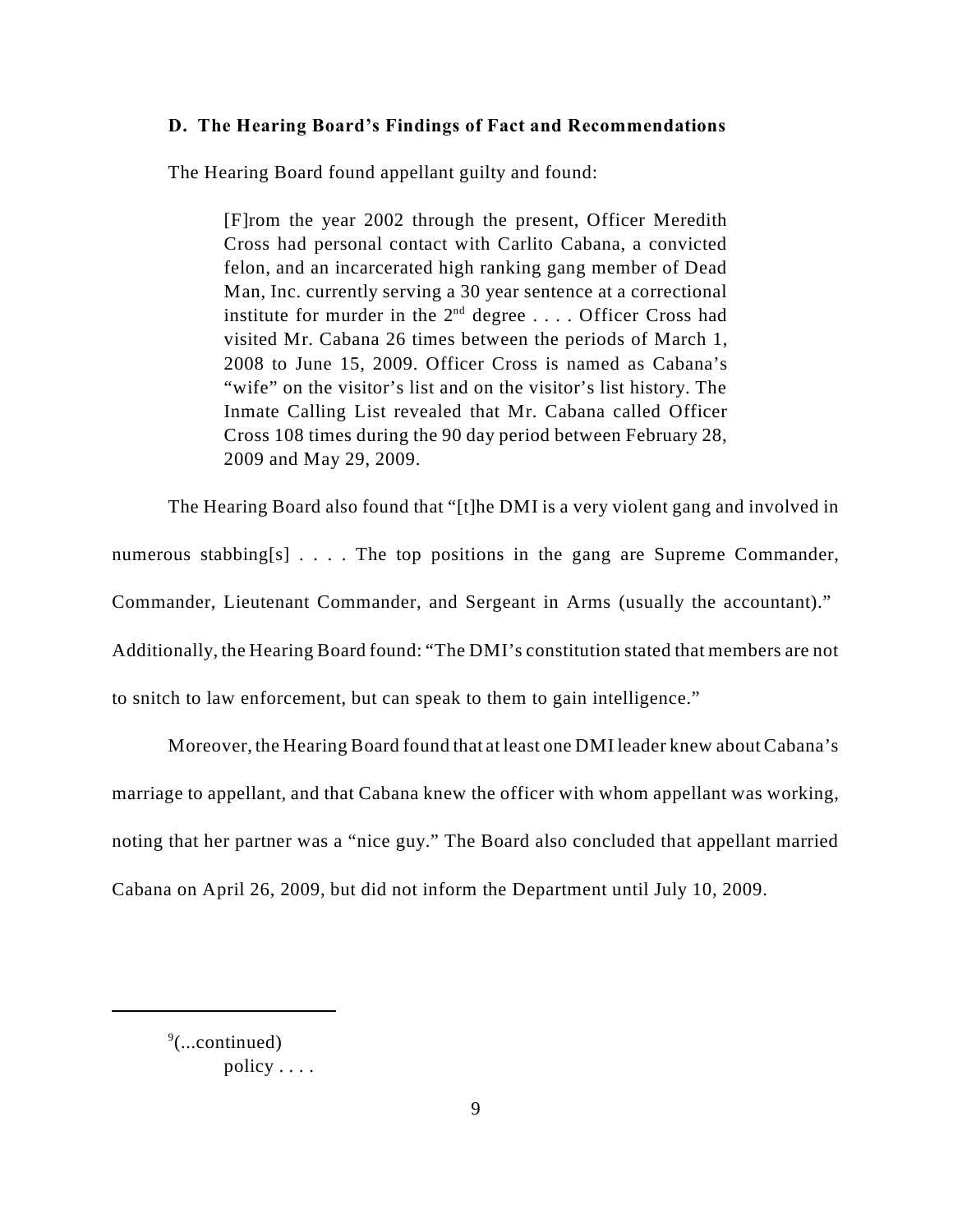The Hearing Board concluded that appellant violated General Order C-2, Rule  $1<sup>10</sup>$  and recommended termination based on this transgression. The Hearing Board also found appellant guilty of violating General Orders C-2, Rule 1, Section 5, and recommended termination.<sup>11</sup> The Board apparently rejected appellant's constitutional argument, making no mention of the issue in its ruling.

On December 10, 2010, Commissioner Bealefeld, pursuant to PS § 3-108, approved the Board's findings and conclusions, thus resulting in the termination of appellant's employment. On January 3, 2011, appellant petitioned for judicial review of the decision to terminate her employment. Subsequently, she filed a memorandum of law highlighting two issues:

> 1. By terminating Officer Cross for her employment with the Baltimore Police Department for reasons stemming from her relationship with her husband, the trial board

 $<sup>11</sup>$ Although not challenged in this appeal, we also note that the Hearing Board found</sup> appellant guilty on Charges 3 and 4. With respect to these charges, the Hearing Board recommended a letter of reprimand, instead of termination.

 $10$ General Order C-2 Rule 1, states:

Any breach of the peace, neglect of duty, misconduct or any other conduct on the part of any member of the department, either within or without the City of Baltimore, which tends to undermine the good order, efficiency or discipline of the department, or which reflects discredit upon the department or any member thereof, or which is prejudicial to the efficiency and discipline of the department, even though these offenses may not be specifically enumerated or laid down, shall be considered conduct unbecoming a member of the Baltimore Police Department, and subject to disciplinary action by the Police Commissioner.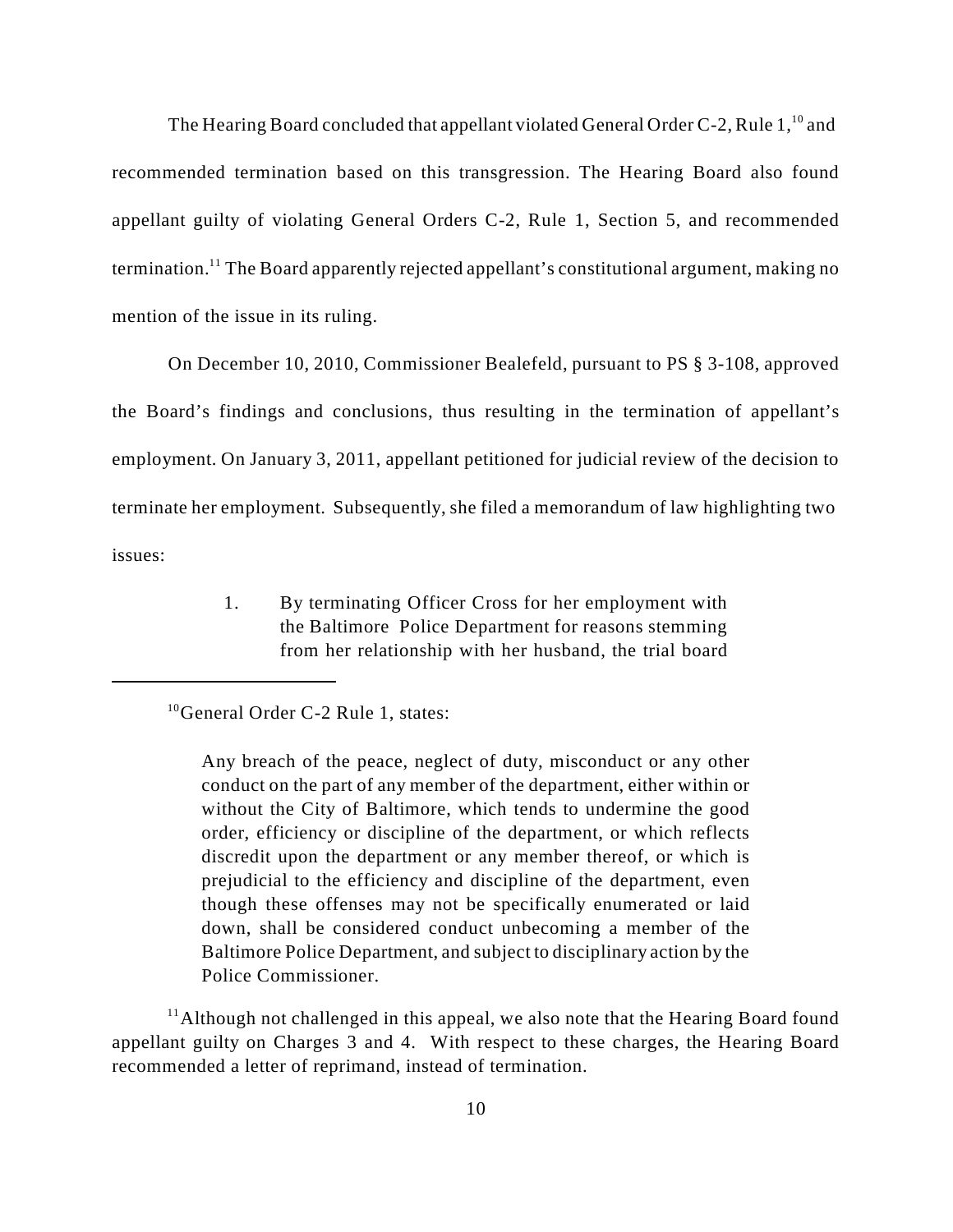violated petitioner's First and Fourteenth Amendment rights of free association; and

2. General Order C-2, Rule 1, Section 5 of the Baltimore Police Department's General Orders is unconstitutionally vague and overbroad.

After a hearing on July 18, 2011, the circuit court upheld appellant's termination.<sup>12</sup>

Additional facts will be discussed as necessary.

# **QUESTIONS PRESENTED**

 $12$ The following colloquy occurred at the hearing:

|            | Mr. Davey: Our argument as stated in my brief basically<br>relates to we believe that that policy itself is a<br>violation of the First and Fourteenth Amendment<br>which restricting her $-$ the department has<br>restricted her from her ability to have this freedom             |
|------------|--------------------------------------------------------------------------------------------------------------------------------------------------------------------------------------------------------------------------------------------------------------------------------------|
|            | of association with an individual.                                                                                                                                                                                                                                                   |
| The Court: | I guess how – the department didn't stop her from<br>marrying him, she's married to him and she can<br>stay married to him.                                                                                                                                                          |
| Mr. Davey: | Understood, but we also believe that the<br>department should not terminate her simply<br>because of that marriage, and that's what –                                                                                                                                                |
| The Court: | And show me what says that a high ranking gang<br>member who's convicted of $30 -$ who has a $30 -$<br>who's serving 30 years for second-degree murder<br>should be married to a police officer who is going<br>to be charged with investigating other members of<br>Dead Man, Inc.? |
| Mr. Davey: | I would only argue that the record –                                                                                                                                                                                                                                                 |
| The Court: | When all of her conversations with him are going<br>to to be confidential, be covered by the marital<br>privilege.                                                                                                                                                                   |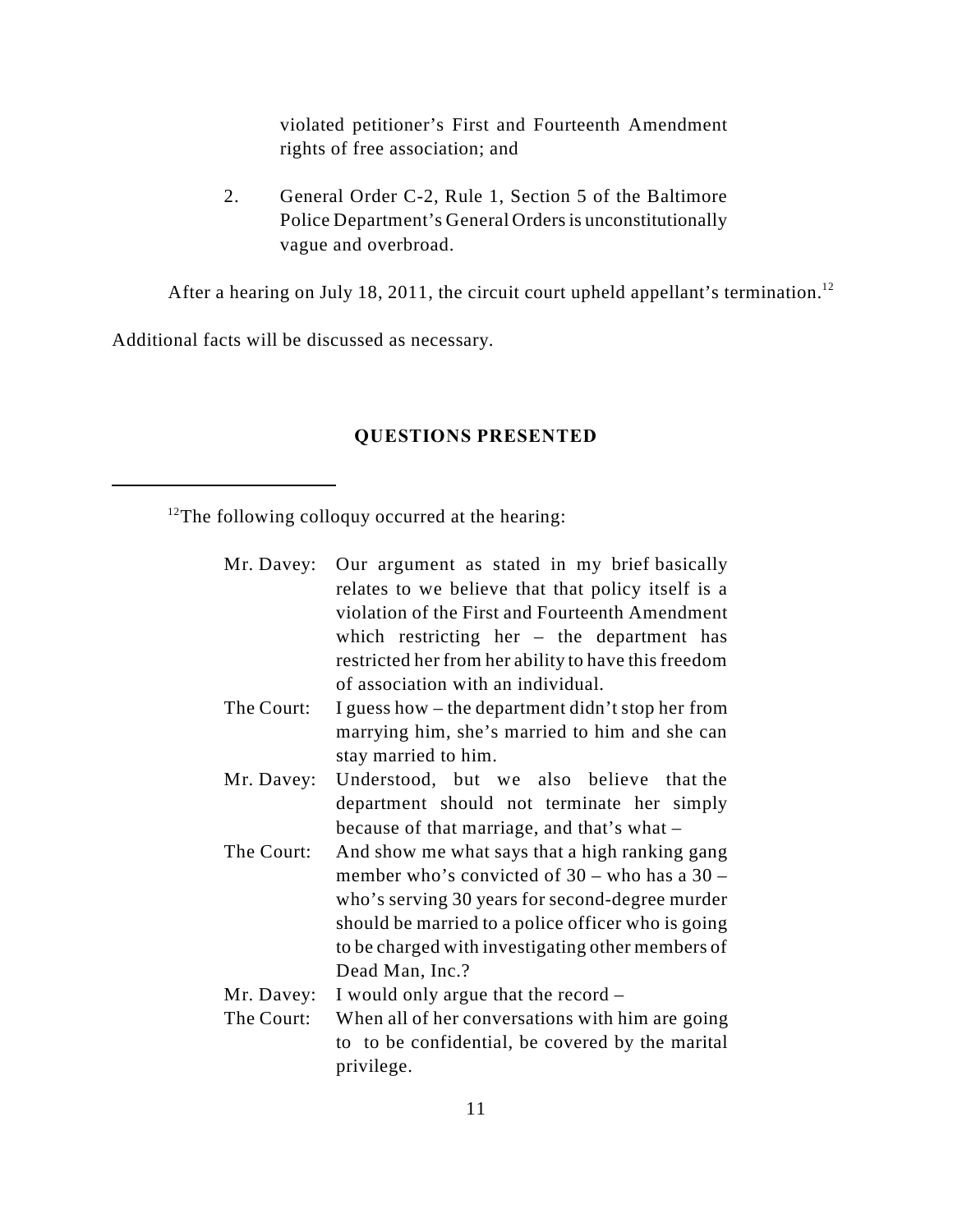Appellant raises the following four questions, $13$  which we have rephrased and reordered:

- 1. Does General Order C-2, Rule 1, Section 5 impermissibly limit appellant's federal constitutional right to intimate association?
- 2. Was the Hearing Board's decision to recommend appellant's termination unsupported by substantial evidence?
- 3. Is General Order C-2, Rule 1, Section 5 unconstitutionally vague and overbroad?

 $13$  Appellant has framed the issues in this fashion:

- I. Whether the Circuit Court erred in determining that General Order C-2, Rule 1, Section 5 of the Baltimore Police Department General Orders, which prohibits police officers from associating with people of " questionable moral character," did not unconstitutionally interfere with Officer Cross's right of intimate association protected by the First and Fourteenth Amendments?
- II. Whether the Circuit Court erred in determining General Order C-2, Rule 1, Section 5 of the Baltimore Police Department General Orders is not unconstitutionally vague and overbroad?
- III. Whether the Circuit Court erred in determining that there was sufficient evidence to support a finding that Officer Cross violated General Order C-2, Rule 1, Section 5 of the Baltimore Police Department General Orders?
- IV. Whether the Circuit Court erred in not considering whether Officer Cross's termination from the Baltimore Police Department violated Md. Public Safety Code Ann.  $§ 3-103(d)(2)?$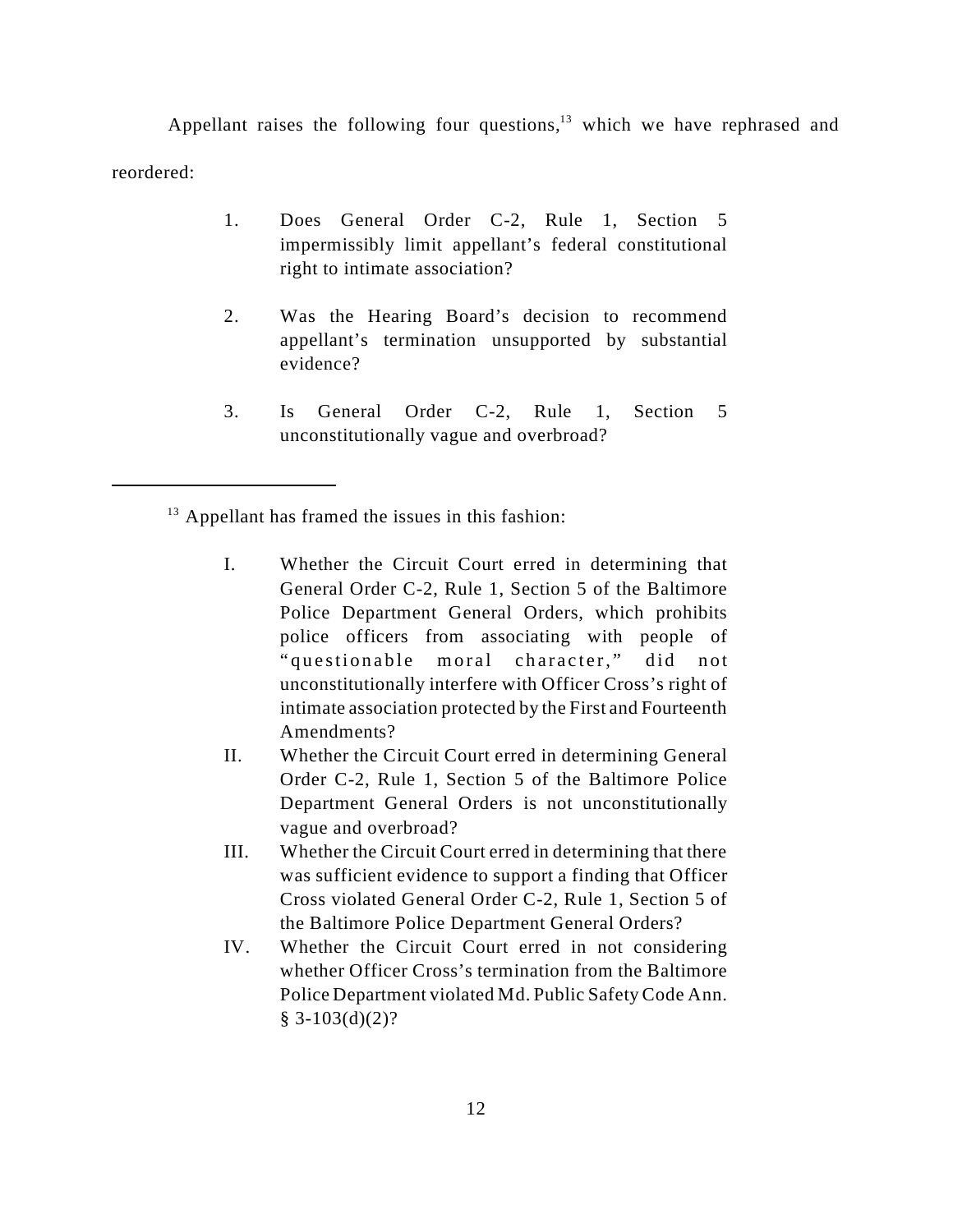4. Did the Circuit Court err in finding that appellant's termination did not violate PS  $\S$  3-103(d)(2)?

We answer no to questions 1 and 2. In addition, we find that issues 3 and 4 were not raised before the administrative agency and are not preserved for our review. Thus, we affirm the circuit court.

### **DISCUSSION**

### **I. Standard of Review**

The standard for appellate review of an administrative agency decision differs depending on whether agency factfinding or law determinations are under attack. Where a factual question or a discretionary judgment is concerned, the reviewing court will uphold an agency's decision so long as it is supported by substantial evidence. *YIM, LLC v. Tuzeer*, 211 Md. App. 1, 24 (2013), *cert. denied* \_\_\_ Md. \_\_\_ (July 5, 2013) (Citations and quotations omitted). Review of an agency's conclusions of law is less deferential, but we often give considerable weight to an administrative agency's interpretation and application of the statute which the agency administers and recognize the expertise of the agency in its own field. *Id*. (Citations and quotations omitted). Under this standard of review, "the appellate court's role is identical to that of the circuit court, and we review the agency . . . decision." *Montgomery County Career Firefighters Assoc. v. Montgomery County*, 210 Md. App. 200, 208 (2013).

An administrative agency has the authority, if not the duty, to decide constitutional questions raised in the proceeding. *Insurance Comm'r. v. Equitable Life Assurance Soc'y of the United States*, 339 Md. 596, 615-622 (1995); *YIM, LLC*, 211 Md. App. at 49. An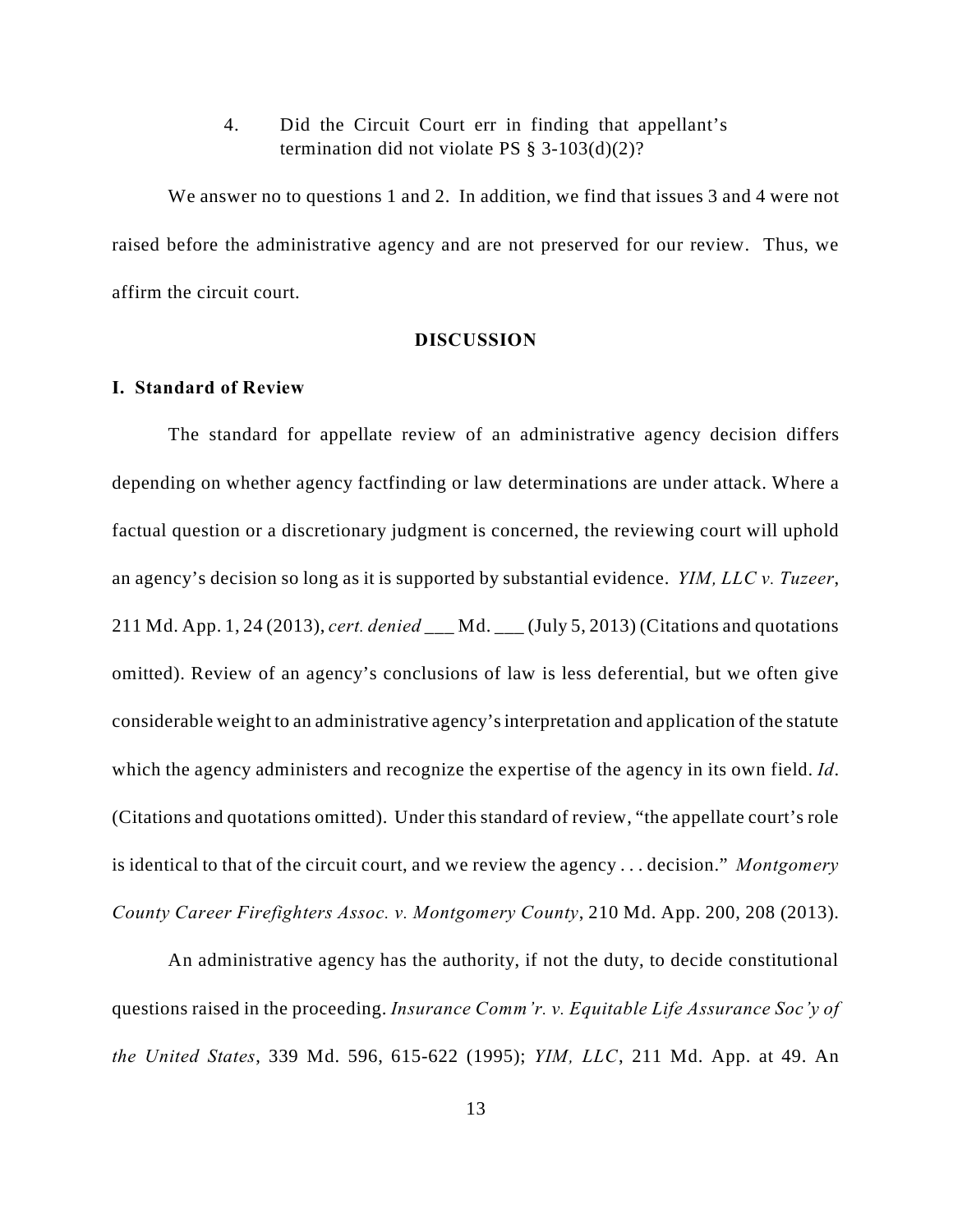administrative determination of a constitutional question is subject to court review as a matter of law. *Equitable Life,* 339 Md. at 619; *see also Jones v. State*, 343 Md. 448, 457 (1996) ("When the question is whether a constitutional right . . . has been violated, the reviewing court makes its own independent constitutional appraisal"); *Waicker v. Scranton Times Ltd. Partnership*, 113 Md. App. 621, 637 (1997) ("When dealing with First Amendment issues, appellate courts make an independent review of the entire record to ensure [there has been no intrusion] on the field of free expression").

Finally, the reviewing court may not pass upon for the first time issues not encompassed in the final decision of the administrative agency. *Department of Health & Mental Hygiene v. Campbell*, 364 Md. 108, 123 (2001); *Mesbahi v. Maryland State Bd. of Physicians*, 201 Md. App. 315, 333 (2011).

### **II. Right to Marry / Right to Intimate Association**

General Order C-2, Rule 1, Section 5 (hereinafter "the General Order") states: "Members of the department shall refrain from making personal contacts with persons of questionable character, or visiting places where suspected violations of the law may be occurring, unless necessary to do so in the performance of their duty." Appellant argues that the Department's application of this General Order interferes with her federal constitutional rights to intimate association and to marry. Specifically, appellant asserts that the General Order "prevents Baltimore [City] Police Officers from engaging in any sort of intimate relationship with anyone the department merely suspects is of 'questionable moral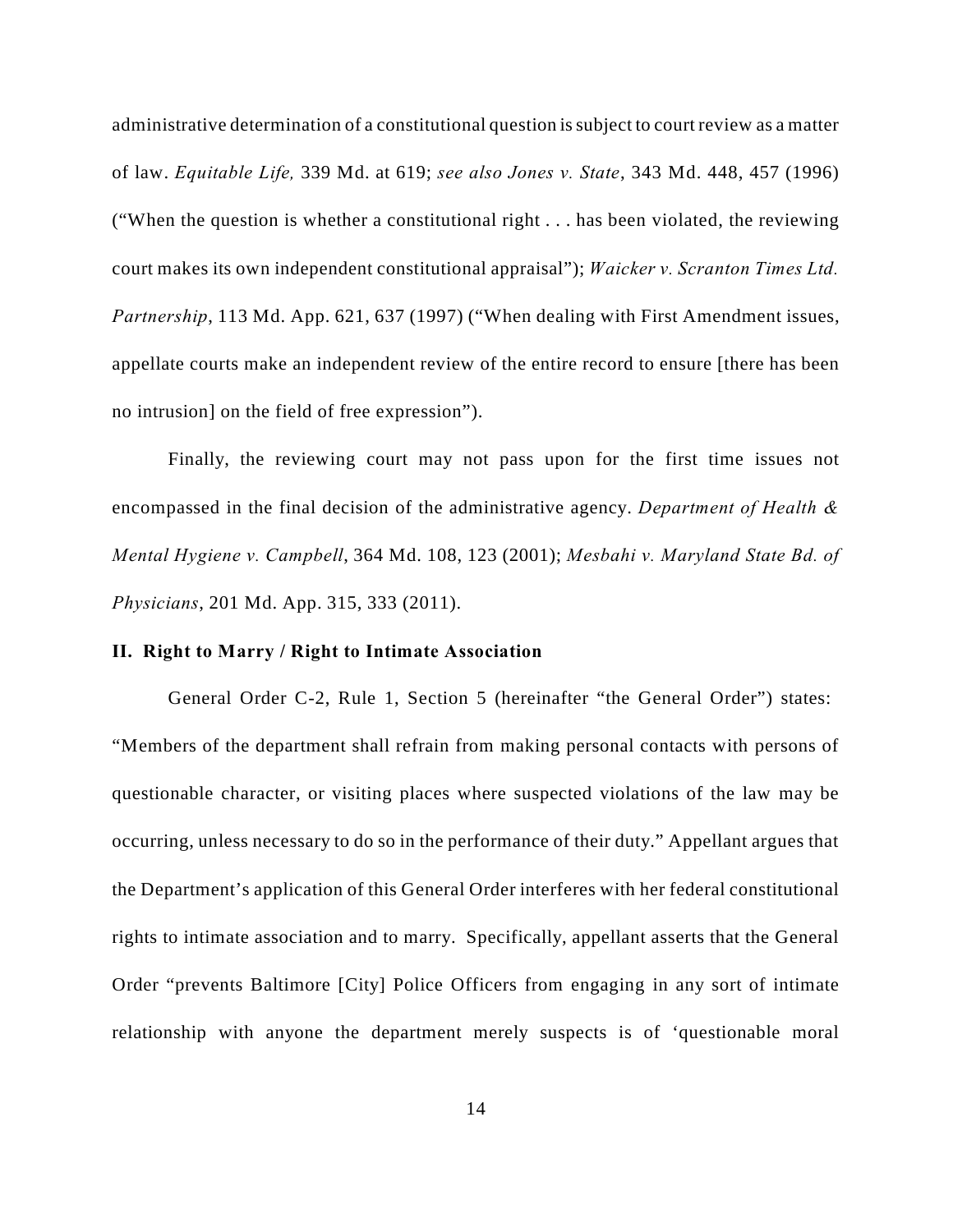character.'" Appellant also asserts that the order is not enforced using the least restrictive means possible. Appellee responds that this constitutional claim is without merit because appellant was not denied the right to marry or associate by operation of the General Order.<sup>14</sup>

### **A. Source of the Rights**

Although appellant appears to have challenged her termination before the Hearing Board primarily on First Amendment grounds, most cases—particularly recent caselaw—treat an abridgement of the right to marry as a due process issue under the Fifth or Fourteenth Amendments. For example, in *United States v. Windsor*, 133 S. Ct. 2675 (2013), a majority of Supreme Court justices struck down the federal Defense of Marriage Act "as a deprivation of the liberty of the person protected by the Fifth Amendment of the Constitution." *Id*. at 2695. And in *Conway v. Deane*, 401 Md. 219 (2007), a majority of the Court of Appeals, in considering a ban on same-sex marriage, similarly noted that "[i]t is beyond doubt that the right to marry is a federal liberty interest protected by the Constitution." *Id*. at 297, n.63. Nevertheless, *Roberts v. United States Jaycees,* 468 U.S. 609, 617-18 (1984), does recognize that the right to marry and to enter into intimate relationships may be protected by the First Amendment's freedom of association. *Id.* at 617-19.<sup>15</sup>

 $14$ In the circuit court, appellee claimed that the right to marry / association issue had not been preserved for judicial review. We disagree. *See* n.9, *supra.* The same is not true of some of appellant's other contentions. *See* p. 24, *infra.*

<sup>&</sup>lt;sup>15</sup>The right to intimate association primarily protects the right to marry and familial relationships, or, in the words of the Supreme Court, "those that attend the creation and sustenance of a family––marriage, childbirth, the raising and education of children, and (continued...)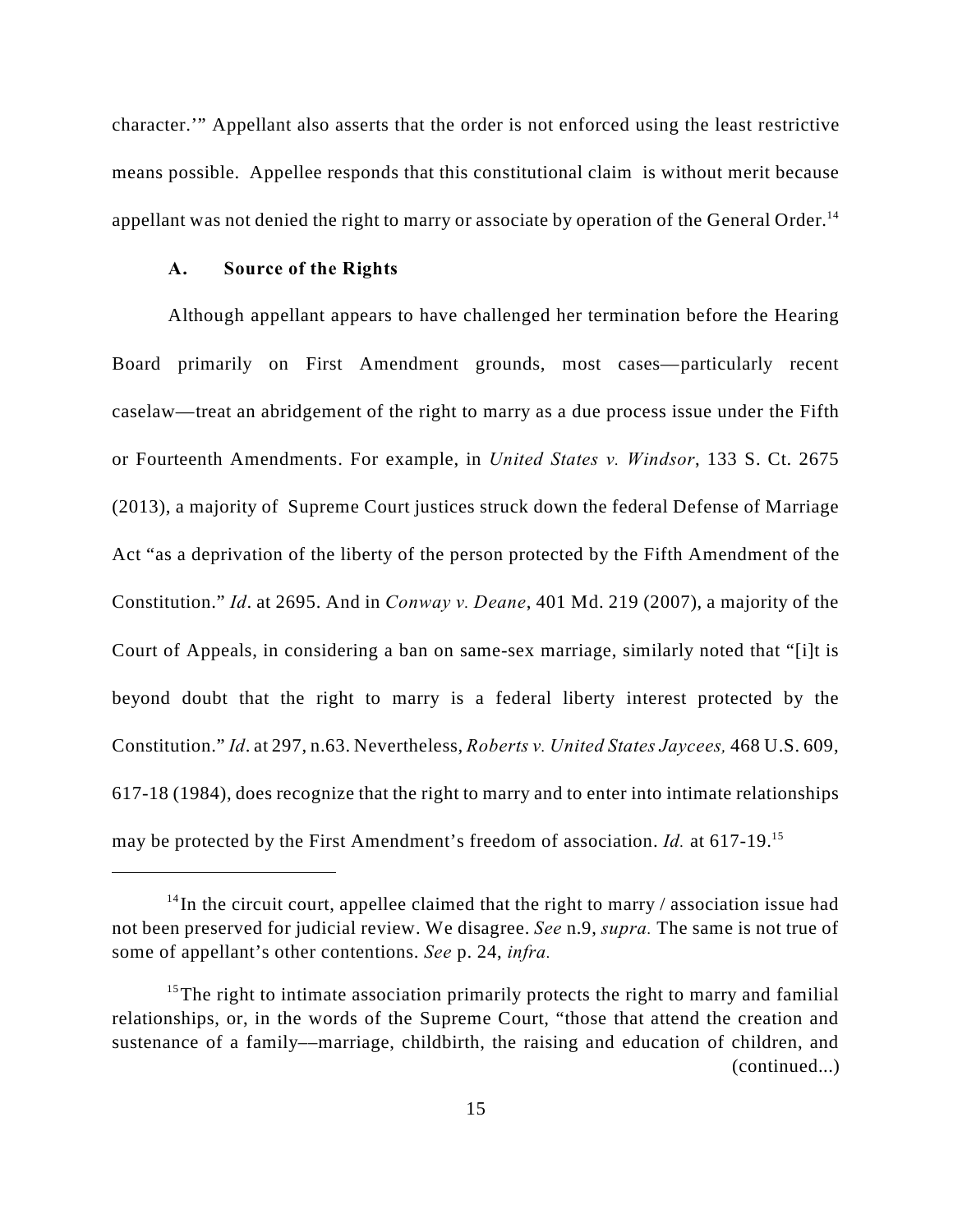Courts that have considered similar constitutional challenges such as that advanced here by appellant have concluded that the same standard of review would apply under the Due Process Clause of the Fourteenth Amendment or the First Amendment. *Wolford v. Angelone*, 38 F. Supp. 2d 452 (W.D. Va. 1999); *Parks v. City of Warner Robbins*, 43 F.3d 609, 615 (11th Cir. 1995). Thus, regardless of the source of the constitutional right alleged to be infringed, we will apply the same analysis.

### **B. Case Law**

Because the right to intimate association is an "intrinsic personal liberty," "the Constitution undoubtedly imposes constraints on the State's power to control the selection of one's spouse that would not apply to regulations affecting the choice of one's fellow employees." *Roberts*, 468 U.S. at 620*.* However, indirect intrusions on that right may be subject to reasonable regulation. *Zablocki v. Redhail*, 434 U.S. 374, 386-87 (1974).

Here, the Department neither prevented appellant from marrying Cabana, nor forced her to obtain a divorce after learning about the marriage. We also note that during the investigation of appellant's marriage, she was allowed to visit Cabana in prison, call him on the phone, and give him money. In fact, throughout her employment with the Department, appellant maintained her relationship with Cabana, and, consequently, her right to intimate association and her right to marry were not violated. *See Wolford*, 38 F. Supp. 2d at 463

 $15$ (...continued) cohabitation with one's relatives." *Roberts*, 468 U.S. at 619 (Internal citations omitted).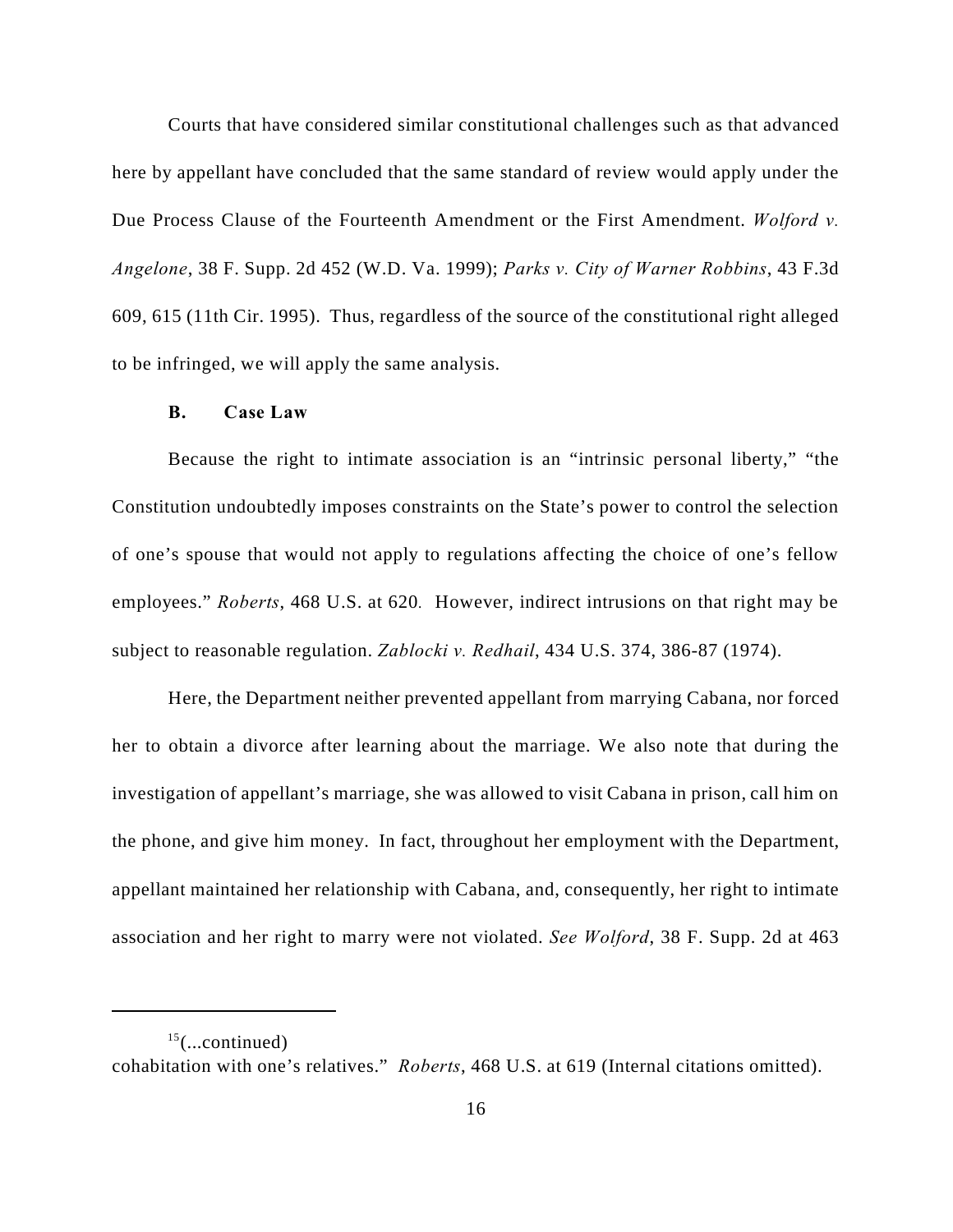("[W]here a policy does not order individuals not to marry, nor . . . directly and substantially interfere with the right to marry, the plaintiff has failed to show that the regulation infringes on either the right to marry or the First Amendment right of intimate association.") (Internal quotations omitted).

Appellant relies on *Briggs v. North Muskegon Police Dep't.*, 563 F. Supp. 585 (W.D. Mich. 1983), *aff'd without opinion* 746 F.2d 1475 (6th Cir. 1984), *cert. denied* 473 U.S. 909 (1985), and *Via v. Taylor*, 224 F. Supp. 2d 753 (D. Del. 2002), to argue that her constitutional right to intimate association was curtailed. These cases are distinguishable.

In *Briggs*, the plaintiff, a married police officer who was separated from his wife, "was cohabiting with a married woman not his wife." *Briggs*, 563 F. Supp. at 586. After Briggs began renting an apartment with his paramour, he informed the chief of the local police about his living arrangements. *Id.* at 587. Ultimately, Briggs was suspended '"until such time it [was] decided his actions [were] not unbecoming of a police officer for the City of North Muskegon."' *Id.* Several months later, Briggs did not end his new relationship and, consequently, his employment was terminated. *Id.* He then filed a civil rights action under 42 U.S.C. § 1983 seeking damages for an unconstitutional termination, arguing that his right to privacy and association was violated. *Id.* at 586-87.

 A federal district court agreed: "Without doubt, the police department has a legitimate interest in the personal sexual activities and living arrangements of its officers where such activities affect their job performance." *Id.* at 591. But, the plaintiff's performance was not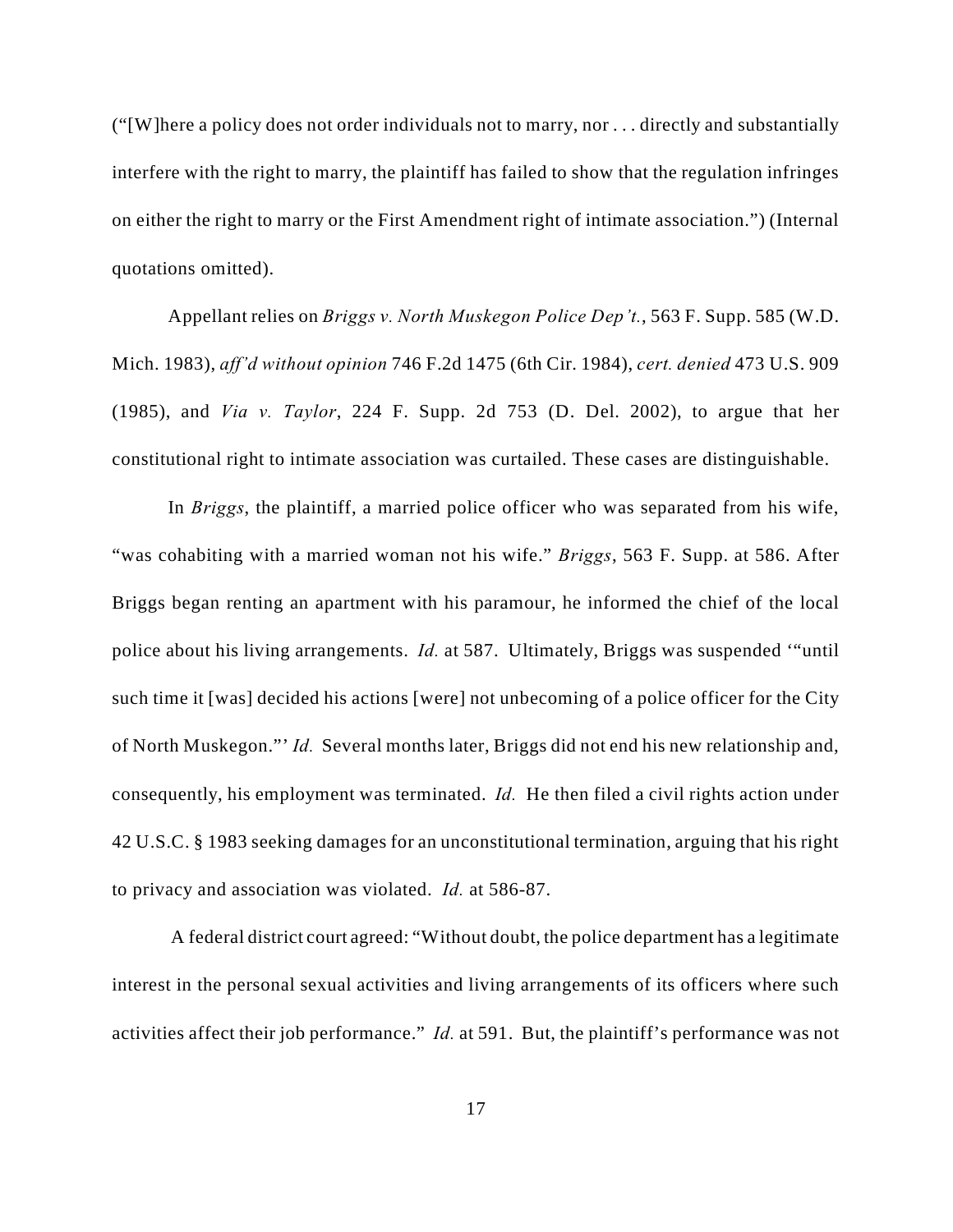affected, which, in turn, supported a finding that the plaintiff "was discharged because of what defendants anticipated the reaction of the community would be." *Id*. at 592.

The facts in *Via* centered on the firing of Patricia Toomey, a correctional officer, due to her relationship (and eventual marriage) to Via, a paroled former inmate. *Via*, 224 F. Supp. 2d at 757. While on parole and under the supervision of a different state agency, Via began living with Toomey, and thereafter the two developed an intimate relationship. *Id.* at 758. Immediately after Via moved into Toomey's residence, she reported the change in her living arrangements to her supervisor, which was required by departmental policy. *Id.* The defendants informed Toomey that her relationship with Via violated the departmental Code of Conduct, which mandated that "[n]o staff person shall have any personal contact with an offender, incarcerated or non-incarcerated, beyond that contact necessary for the proper supervision and treatment of the offender." *Id.* at 759. Toomey, however, "refused to terminate her relationship . . . and was subsequently terminated from her employment for violating the Code of Conduct." *Id.* at 758.

Toomey claimed her rights were violated and a federal district court agreed. The court employed an intermediate level of scrutiny to find that Toomey's right to intimate association had been violated. *Id.* at 761. The district court explained that the defendants failed to "present any evidence of a security incident justifying a change in policy, and Defendants have not proven a rational link between the regulation and security." *Id.* at 765. Additionally, the court rejected defendants' argument that they could terminate Toomey without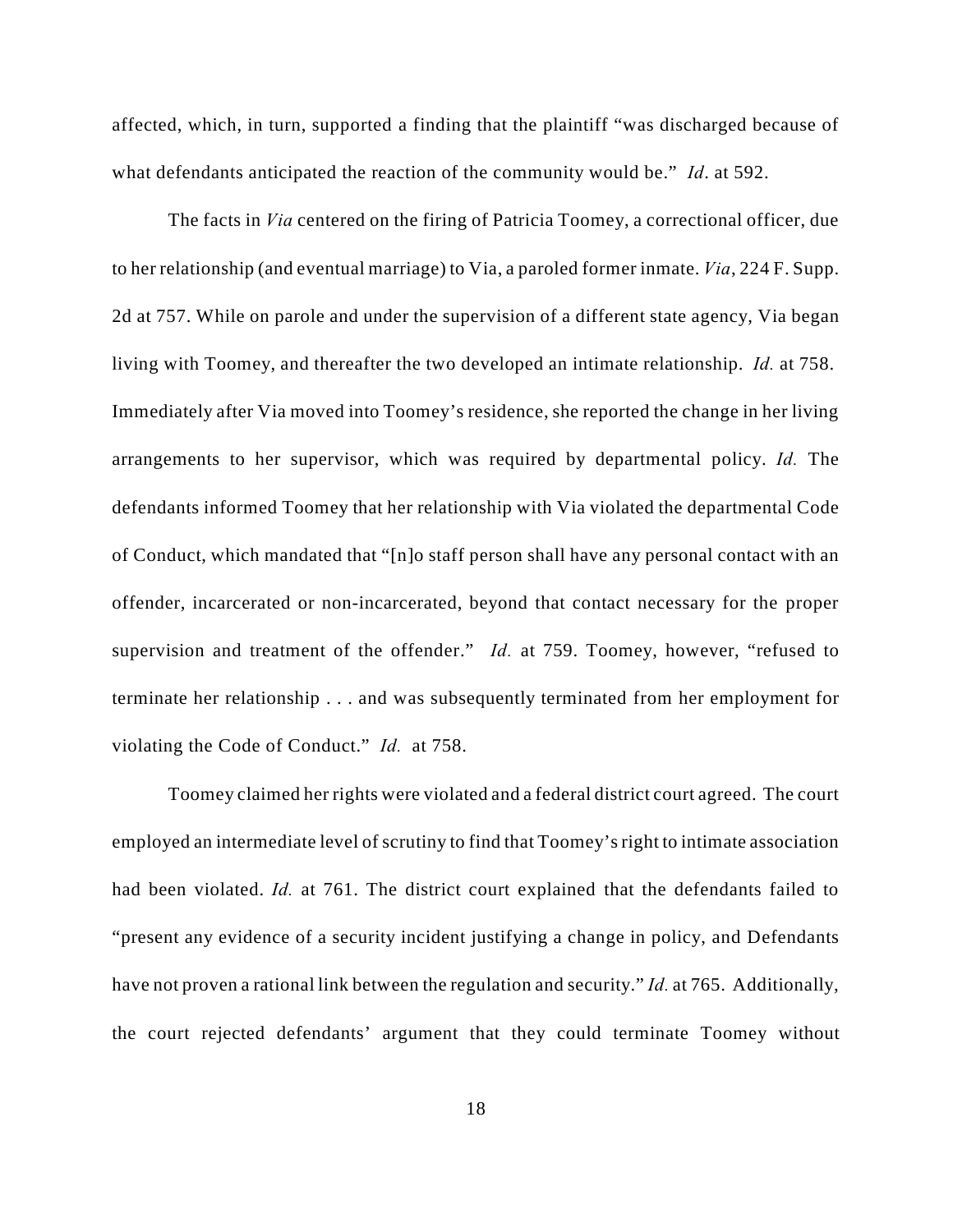demonstrating that the relationship caused some workplace disruption. *Id*. at 762, n.5.

The plaintiff in *Briggs* was not terminated for marrying an incarcerated felon who led a dangerous gang, but for having an adulterous relationship that was assumed by the police department to merit public disfavor. In *Via*, the correctional officer's relationship with a released and pardoned inmate simply does not rise to the same level of public and legitimate police concern as the facts here.

In our opinion, a more instructive and persuasive case is *Bautista v. County of Los Angeles*, 118 Cal. App. 3rd 714 (Cal. Ct. App. 2010).<sup>16</sup> In *Bautista*, the plaintiff, a Deputy for the Los Angeles County Sheriff's Department, was fired due to his relationship with Shawn Crook, a heroin-addicted prostitute who subsequently became his wife. *Id*. at 715-18.

Bautista was terminated for violating the Sheriff's Department's "prohibited-association policy," which states:

> Members shall not knowingly maintain a personal association with persons who are under criminal investigation or indictment and/or who have an open and notorious reputation in the community for criminal activity, where such association would be detrimental to the image of the Department, unless express written permission is received from the member's unit commander.

*Id.* at 716.

Bautista argued that his termination violated his right to intimate association. The court, however, disagreed with him and affirmed his termination. Because Bautista was

 $^{16}$ See also cases discussed in part II.C.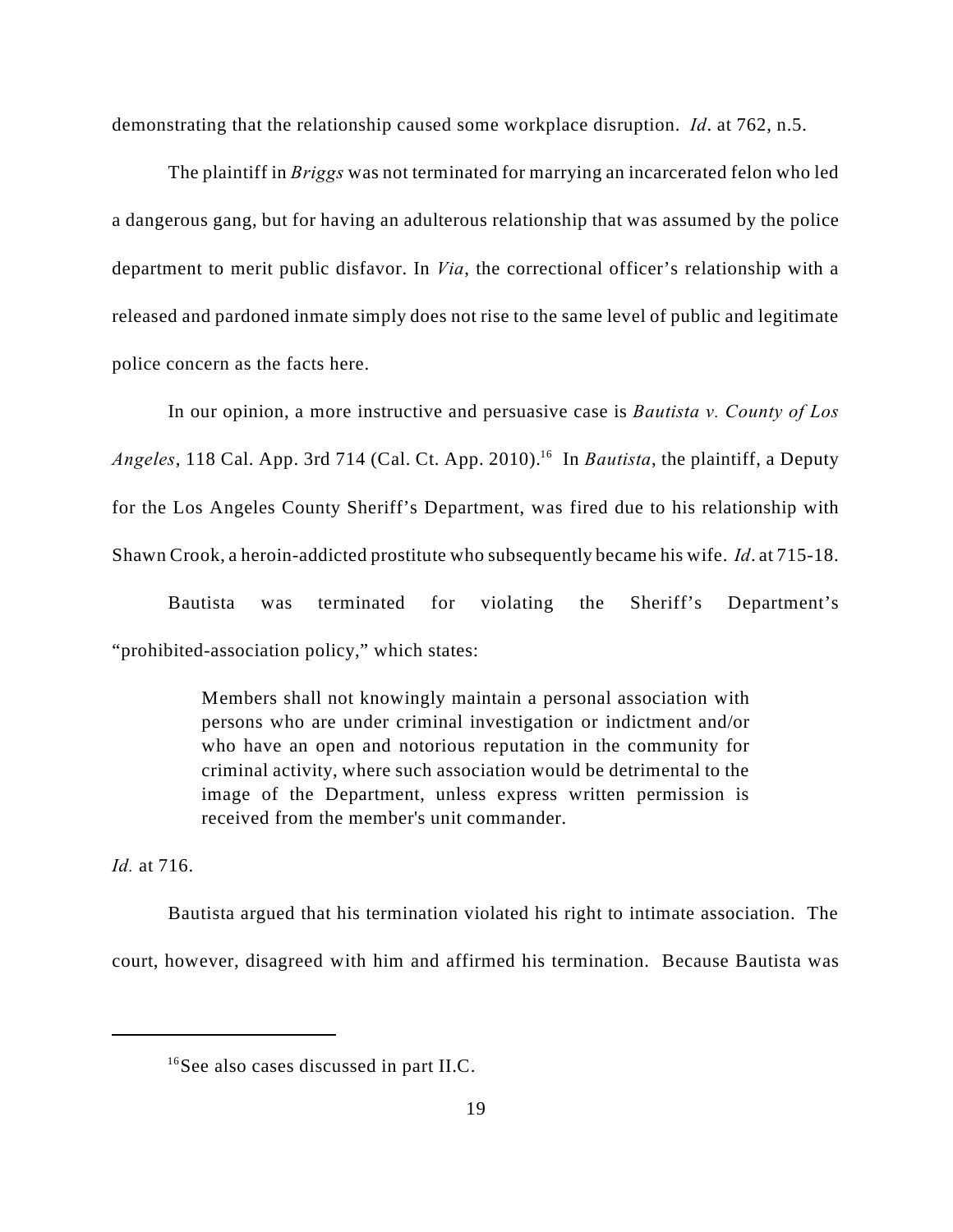allowed to marry and maintained his relationship with Crook, his right to intimate association had not been violated.

Like Bautista, appellant's initial relationship with Cabana was not intimate. Appellant and Cabana, similar to Bautista and Crook, developed a romantic relationship and subsequently married. Also, Crook was deemed to be a person with an open and notorious reputation in the community for criminal activity, and Cabana was deemed a person of questionable character. But most important, appellant married––and still remains wed––to Cabana. As such, we cannot conclude that her right to intimate association was violated.

Having concluded that appellant's right to intimate association was not *directly* abridged, we now address whether the Department has a legitimate purpose to *indirectly* limit or burden an officer's right of association.

### **C. Rational Basis or Strict Scrutiny?**

Although the right to marry is a fundamental right, not "every state regulation which relates in any way to the incidents of or prerequisites for marriage must be subjected to rigorous scrutiny. To the contrary, reasonable regulations that do not significantly interfere with decisions to enter into the marital relationship may legitimately be imposed." *Zablocki,* 434 U.S. at 387. In other words, strict scrutiny analysis is reserved only for the situations in which the State interferes "'directly and substantially' with that right." *Koshko v. Haining*, 398 Md. 404, 432 (2007) (quoting *Zablocki*, 434 U.S. at 387); *see also Waters v. Gaston County*, 57 F. 3d 422, 425 (4th Cir.1995) ("In essence . . . we should apply strict scrutiny only to regulations that 'significantly interfere' with the right to marry.").

Appellee contends that the "General Order prohibiting members of the Department from associating with persons of questionable character is rationally related to the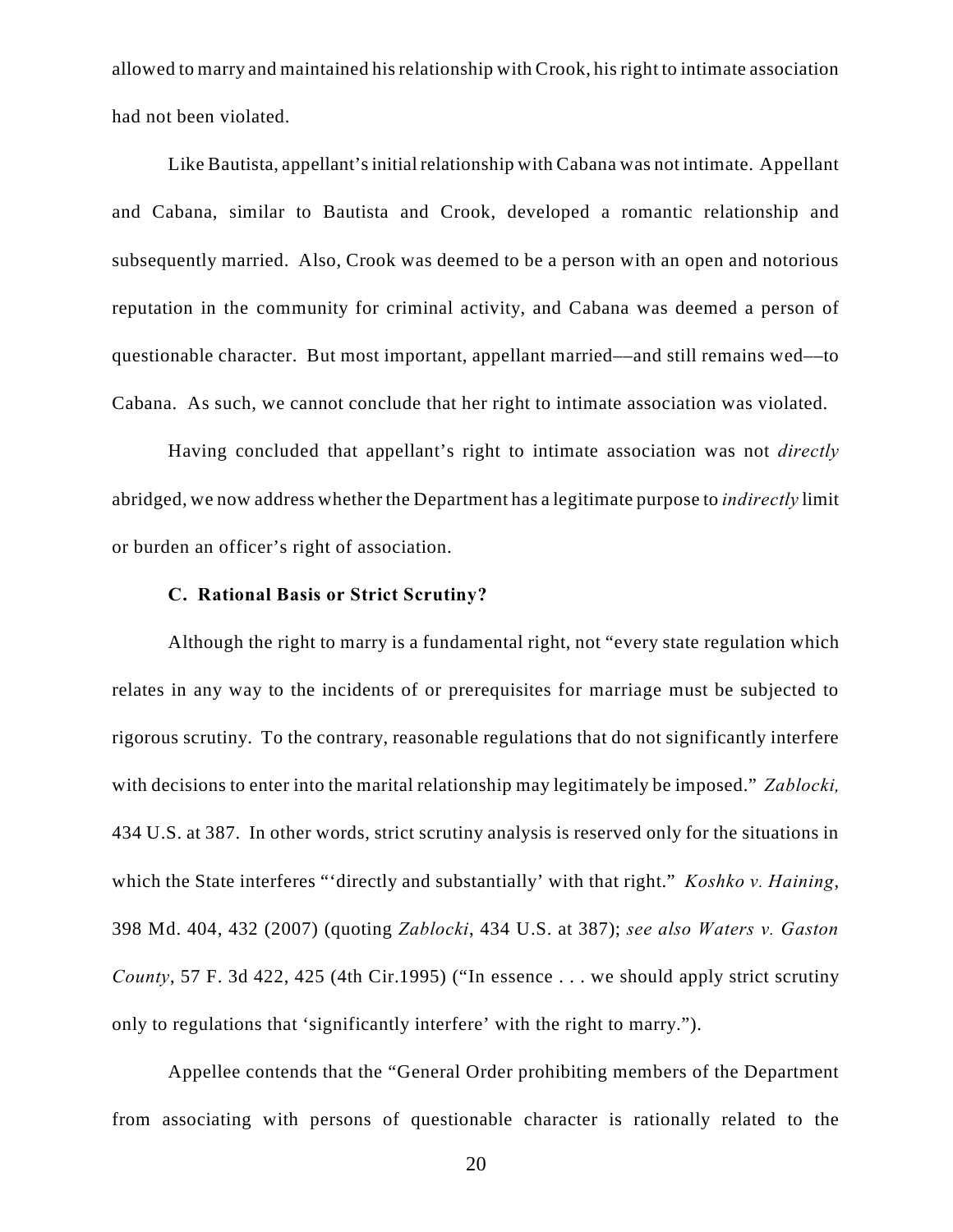Department's interest in maintaining discipline and regulating potentially harmful consequences on both the appellant and her co-workers." The Department also contends that this level of constitutional scrutiny is appropriate, rather than a more exacting standard. We agree.

Appellant, although disadvantaged by the Department's application of its General Order, cannot persuasively argue that she was absolutely or largely prevented from forming an intimate association with Cabana. At all times while employed with the Department, appellant had an intimate association with Cabana. *See Keeney v. Heath*, 57 F.3d 579, 580 (7th Cir.1995) ("The defendants did not, of course, forbid Nancy Summers (now Nancy S. Keeney) to marry; they did not even forbid her to marry Mitch; but they made it more costly for her to marry him, the cost being the loss of her job, or more precisely the loss of whatever margin made it a better job for her than any other that she could get. By doing this the defendants undoubtedly burdened her right to marry, though they did not deter her from marrying. They could impose a burden of this character . . . only if they had some justification . . . .").

"Because the burden on the right to marry was indirect in this case, it qualifies as a light or moderate burden." *Wolford*, 38 F. Supp. 2d at 462. Accordingly, we will apply a rational basis analysis in the case before us, rather than more severe scrutiny.

 The test is whether there is a rational connection between the regulation at issue and the city's "method of organizing its police force, and the promotion of safety of persons and property." *Kelley v. Johnson*, 425 U.S. 238, 247 (1976); *see also Hodgson v. Minnesota*, 497 U.S. 417, 435 (1990) (explaining that "State regulation of . . . marriage is obviously permissible" but this regulation "must be predicated on legitimate state concerns other than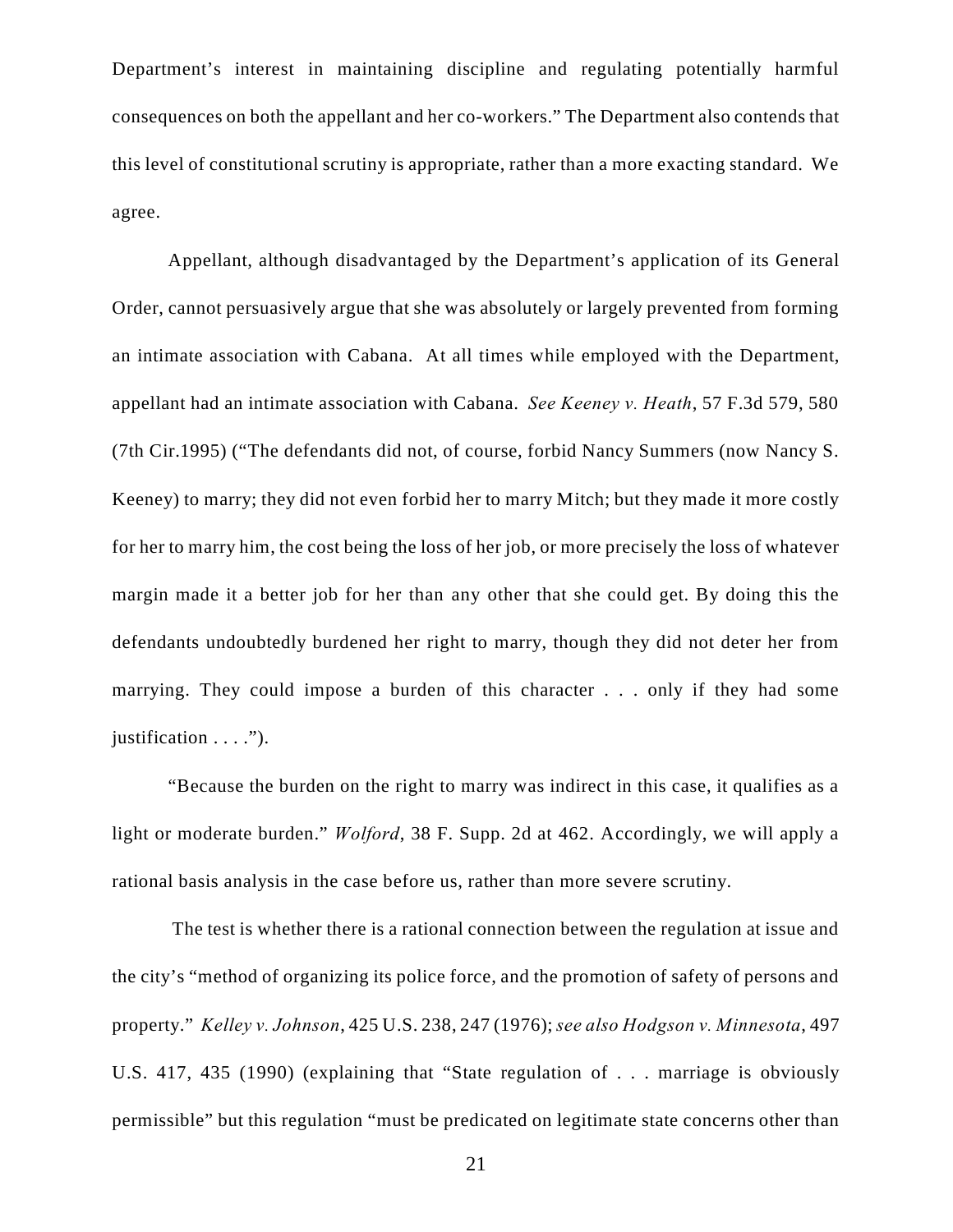disagreement with the choice the individual has made").

Here, the General Order is rationally related to the Department's goal of furthering public trust of the police in the community, maintaining discipline within the ranks of its force, and ensuring the safety of its employees. *See Ortiz v. Los Angeles Police Relief Ass'n*, 98 Cal. App. 4th 1288, 1314 (Cal. Ct. App. 2002) ("In sum, we find that Ortiz's right to marry, as guaranteed by the privacy provision of the California Constitution, was not violated because [the police department]—in response to Ortiz's decision to marry an incarcerated felon—made a rational decision to further legitimate interests: the personal safety and well-being of police officers and their families."). $17$ 

Based on our examination of the facts at hand as well as analogous cases in other jurisdictions, we hold that the Department's interest is clearly legitimate, and the application of the General Order to the factors of this case is a rational means for advancing this interest. *See Akers v. McGinnis*, 352 F.3d 1030, 1039 (6th Cir. 2003).

## **III. Substantial Evidence**

 $17$ We also note that other jurisdictions have, in analogous cases, reached the same conclusion. *See Lape v. Pennsylvania*, 157 F. App'x 491, 499 (3d. Cir. 2005) ("Just the suspicion of favored treatment could create serious problems of morale. Prisoners not married or engaged to guards would attribute any differences in treatment between themselves and such prisoners to the relationship. Finally, we are unaware of any ready alternatives that could fully accommodate this right at a de minimus cost to the interests of security at the facility.") (Internal citations and quotations omitted); *Ross v. Clayton County, Georgia*, 173 F.3d 1305, 1311 (11th Cir. 1999) ("Personal associations with felons or active probationers could undermine appropriate objectives of a law enforcement agency."); *Wieland v. City of Arnold*, 100 F. Supp. 2d 984, 989 (E.D. Mo. 2000) ("Simply because Wieland's relationship has not affected his own performance on the job does not make it unreasonable to assume a very real likelihood that it could affect the chain of command as well as the public image of the department. When Wieland appears at public functions in the company of a known felon, that potentially undermines his authority as a law enforcement officer.").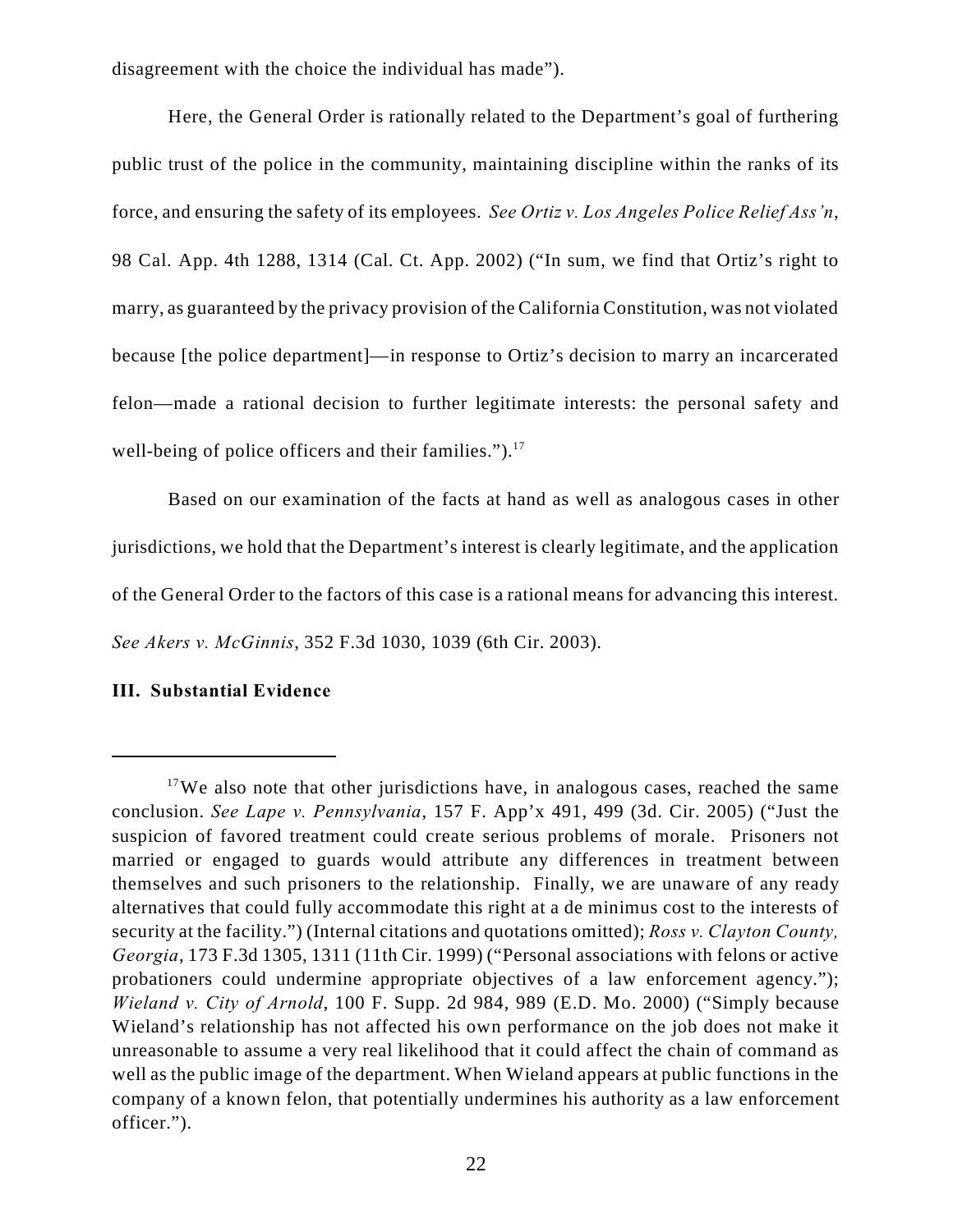Appellant argues that the Hearing Board's findings were not supported by substantial evidence. In her brief and reply brief, appellant frequently and strongly asserts that the record is "devoid of any . . . evidence" that Cabana is or was a member of DMI. Appellant supports this contention by arguing the following: Detective Cheung, the person who led the investigation of appellant's marriage to Cabana, knows little about DMI; the Department failed to produce any letters written by Cabana indicating his affiliation with DMI; and Cabana was transferred to a prison in the State of Washington for his safety.

Appellee counters that "[t]here was substantial evidence upon which the [Hearing Board] based its finding that Cabana is indeed a person of questionable character." Appellee also presents the following observation: "Curiously absent from appellant's brief is an argument that, despite Cabana's lengthy criminal record and current sentence for seconddegree murder, he is somehow not a person of questionable character."

Here, the Hearing Board's findings were supported by substantial evidence that Cabana was a member of a prison gang. This evidence included testimony that in August 2006, approximately two years after appellant was hired as an officer, Cabana was confirmed as a member of DMI. In order for an inmate to be a validated member of a prison gang, he or she would need to accumulate ten points on a scale measuring gang-related activities, associations, and identifying traits such as tattoos. Cabana had sixteen points, including two points for organizing and promoting gang activity. Furthermore, the Department produced a letter addressed to Cabana, which referred to him as SC, or, according to Lieutenant Jackson, supreme commander of DMI. The Department was justifiably concerned with a police officer's marriage to an inmate in this position. As noted by the circuit judge, *see* n.12, *supra*, appellant could be directed to investigate DMI and the officer's communications